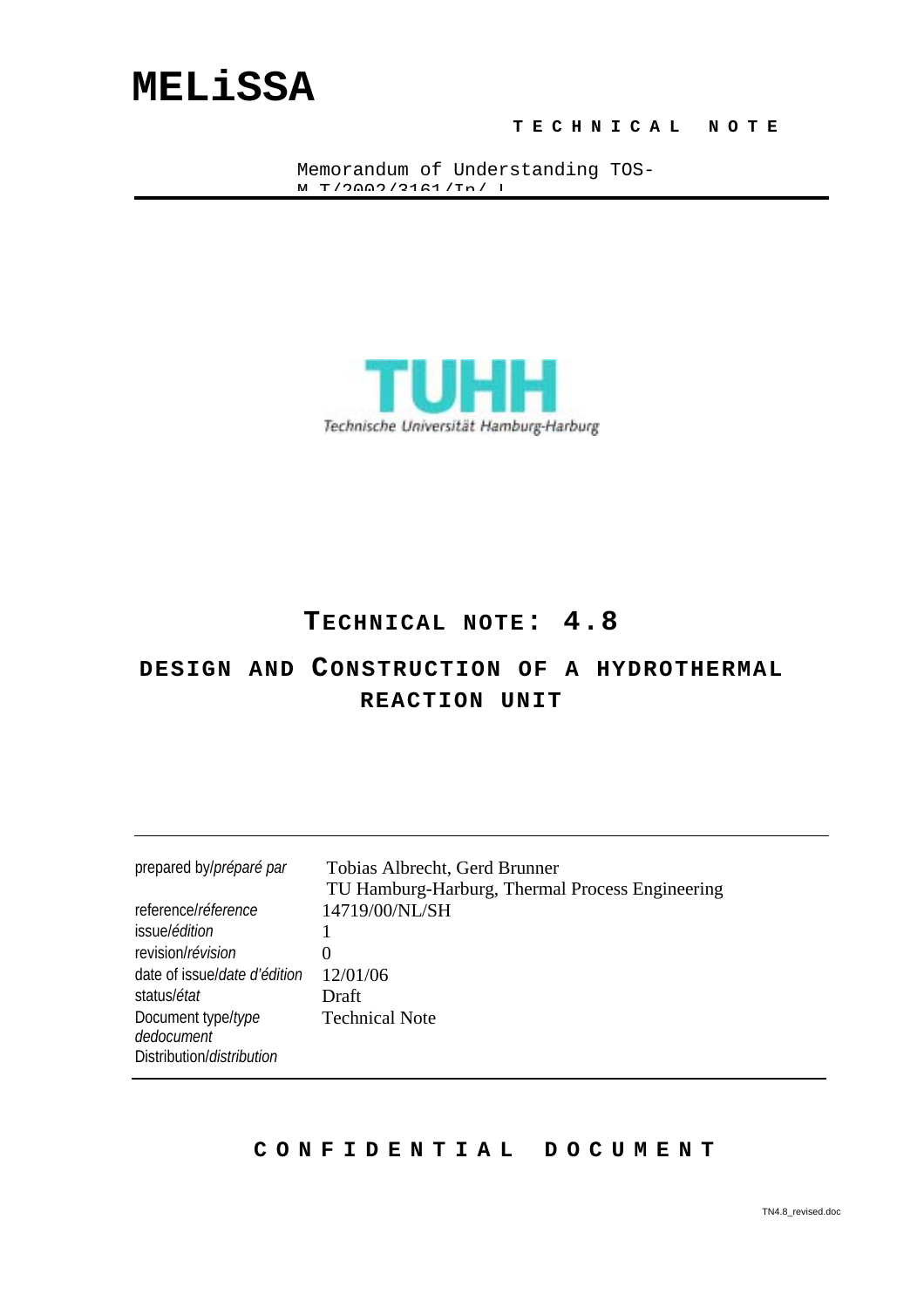**issue 1 revision 0 - 12/01/** 

page ii of ii

#### **APPROVAL**

| Title | <b>lissue</b> | revision 0 |
|-------|---------------|------------|
| titre | <i>issue</i>  | revision   |
|       |               |            |

| author | date | 12/01/ |
|--------|------|--------|
| auteur | date | 06     |
|        |      |        |

| approved       | date |
|----------------|------|
| by             | date |
| approuvé<br>by |      |

#### **CHANGE LOG**

| reason for change <i>Iraison du</i><br>changement | issue/ <i>issue</i>  revision/ <i>revision</i>   date/ <i>date</i> |  |
|---------------------------------------------------|--------------------------------------------------------------------|--|
|                                                   |                                                                    |  |

#### **CHANGE RECORD**

Issue: 1 Revision: 0

| reason for change/raison du changement | page(s)/page(s) | paragraph(s)/ <i>paragrap</i><br>h(s) |
|----------------------------------------|-----------------|---------------------------------------|
|                                        |                 |                                       |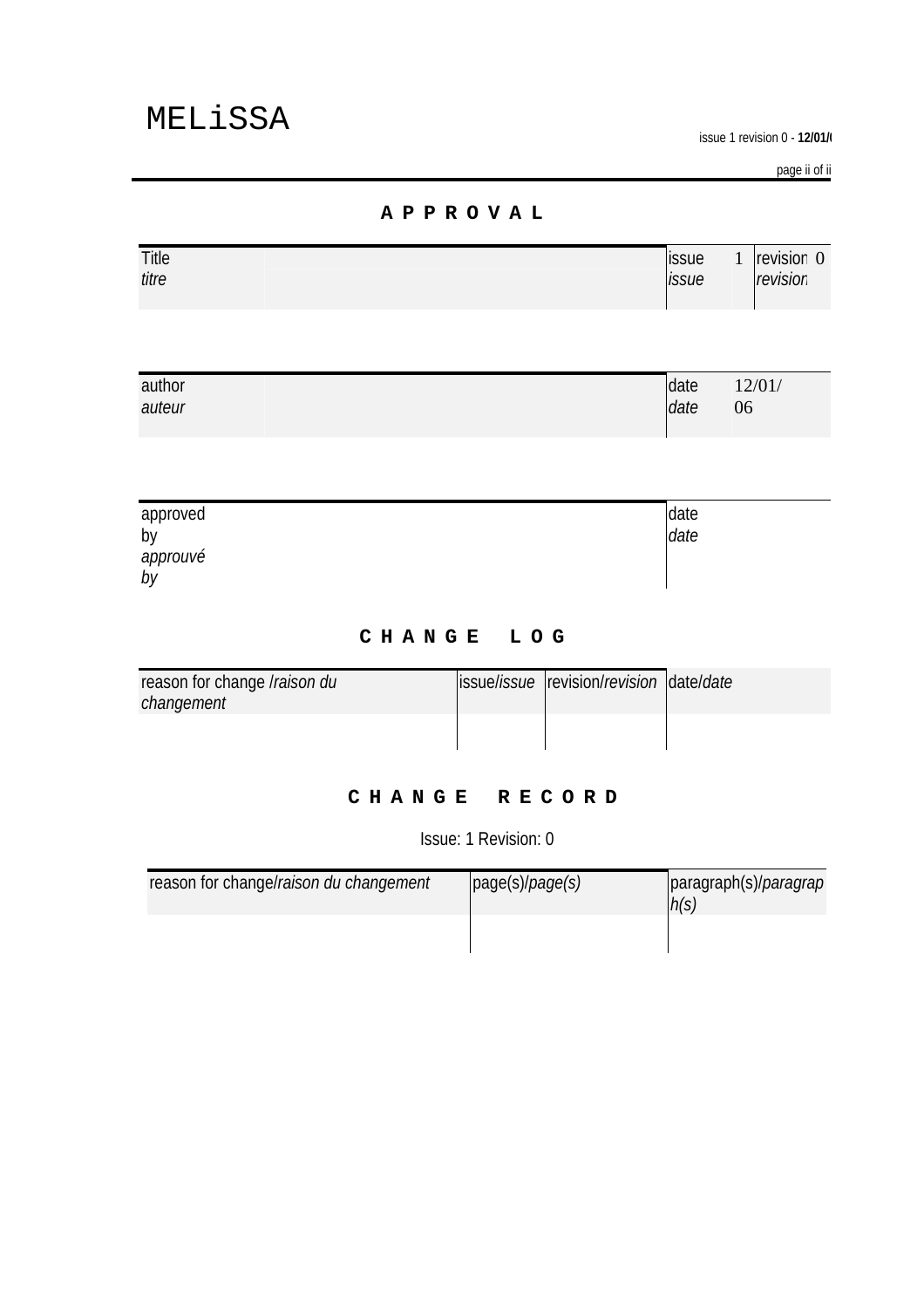| $\mathbf 1$    | <b>INTRODUCTION</b>                               | $\mathbf 1$    |
|----------------|---------------------------------------------------|----------------|
| $\mathbf{2}$   | <b>GENERAL LAYOUT</b>                             | $\overline{2}$ |
| 3 <sup>1</sup> | <b>DETAILED DESIGN</b>                            | 3              |
| 4              | <b>PICTURES OF THE APPARATUS</b>                  | 10             |
| 5              | <b>OPERATING INSTRUCTIONS</b>                     | 11             |
| 6              | <b>TROUBLESHOOTING</b>                            | 15             |
| $\overline{7}$ | <b>PARTS LIST (MAIN ITEMS)</b>                    | 16             |
| 8              | HAZARD ANALYSIS OF THE HYDROTHERMAL REACTION UNIT | 17             |
| 9              | <b>CONCLUSIONS</b>                                | 30             |

**T ABLE O F C ONTENTS**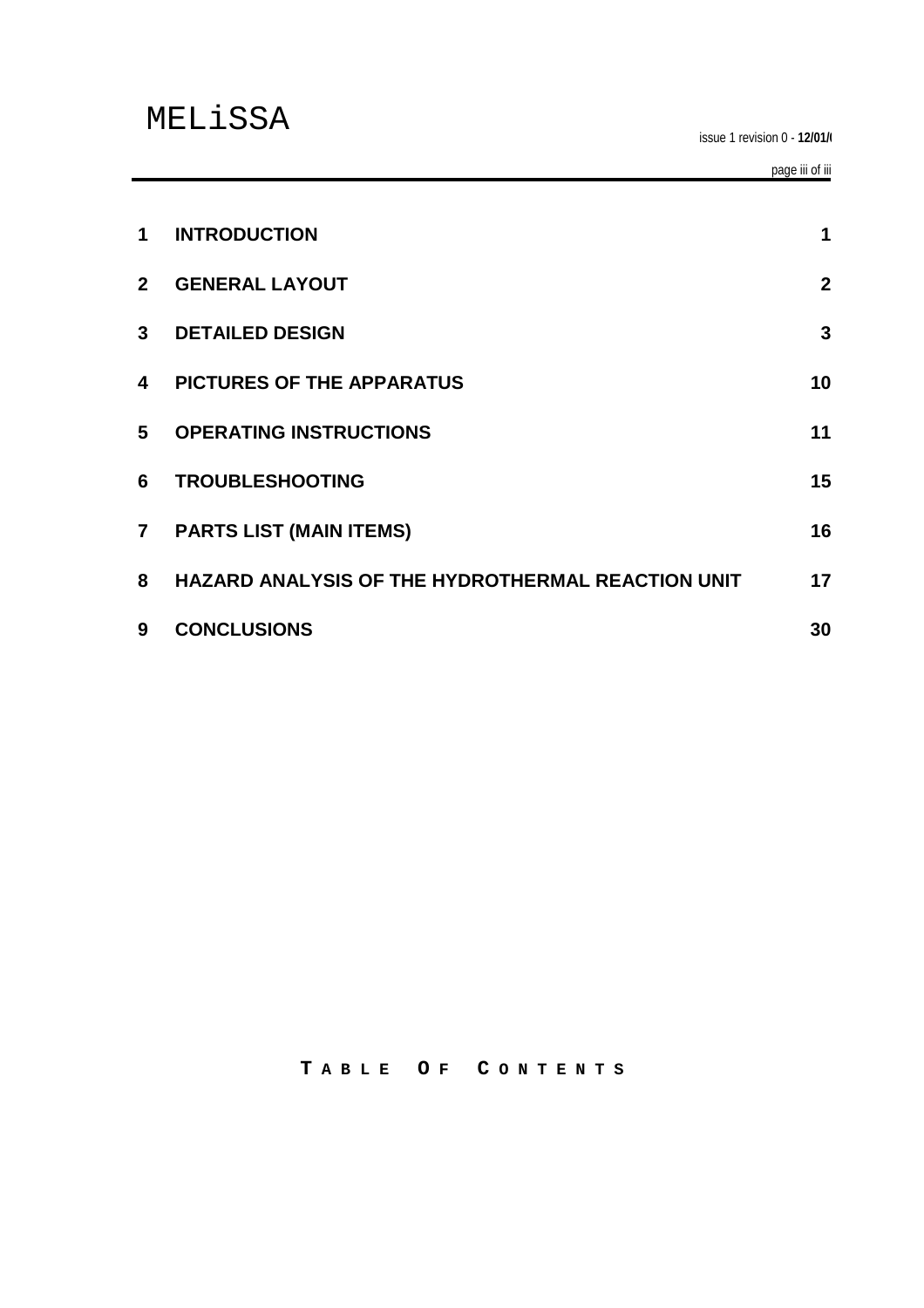### **1 INTRODUCTION**

Within the frame of the project "A total converting and biosafe liquefaction compartment for Melissa" a small-scale hydrothermal reaction unit was delivered to Ghent University, a Partner in the project. The main objective of this work was to physically couple the high pressure/temperature unit with the methanogenic reactor at Ghent University in order to directly process the indigestible biomass into the hydrothermal reactor and recycle the effluents back into the methane unit. This setup was designed to demonstrate the feasibility of implementing the hydrothermal reactor in a system consisting of biological compartments. That way the overall efficiency of the combined process with respect to the removal of solid biomass as well as the reliability of the setup can be investigated in future experiments.

The hardware was set-up in accordance with the contractual baseline. The design of the apparatus was presented at a Progress Meeting in Paris, November 22, 2004, and it was accepted by ESA. The first introduction to the equipment was given at Technische Universität Hamburg-Harburg, July 11-13, 2005, during a visit of co-workers from Ghent University. The hardware was delivered to Ghent University 31.08.-02.09.2005 along with the relevant manuals and a detailed instruction.

The main specifications of the demonstration plant are as follows:

- Maximum pressure: 300 bar
- Maximum temperature: 400°C
- Maximum throughput: 5 kg/h
- Initial solid concentration: 1-2 wt-%
- Reaction volume: 100 ml

A detailed description of the design of the apparatus including operating instructions is given in the following sections.

| TN 4.8          | Design and Construction of a Hydrothermal Reaction Unit                                                       |
|-----------------|---------------------------------------------------------------------------------------------------------------|
| TUHH, Partner 4 |                                                                                                               |
|                 | This document is confidential property of the MELISSA partners and shall not be used, duplicated, modified or |
|                 | transmitted without their authorization                                                                       |
|                 | Memorandum of Understanding TOS-MCT/2002/3161/In/CL                                                           |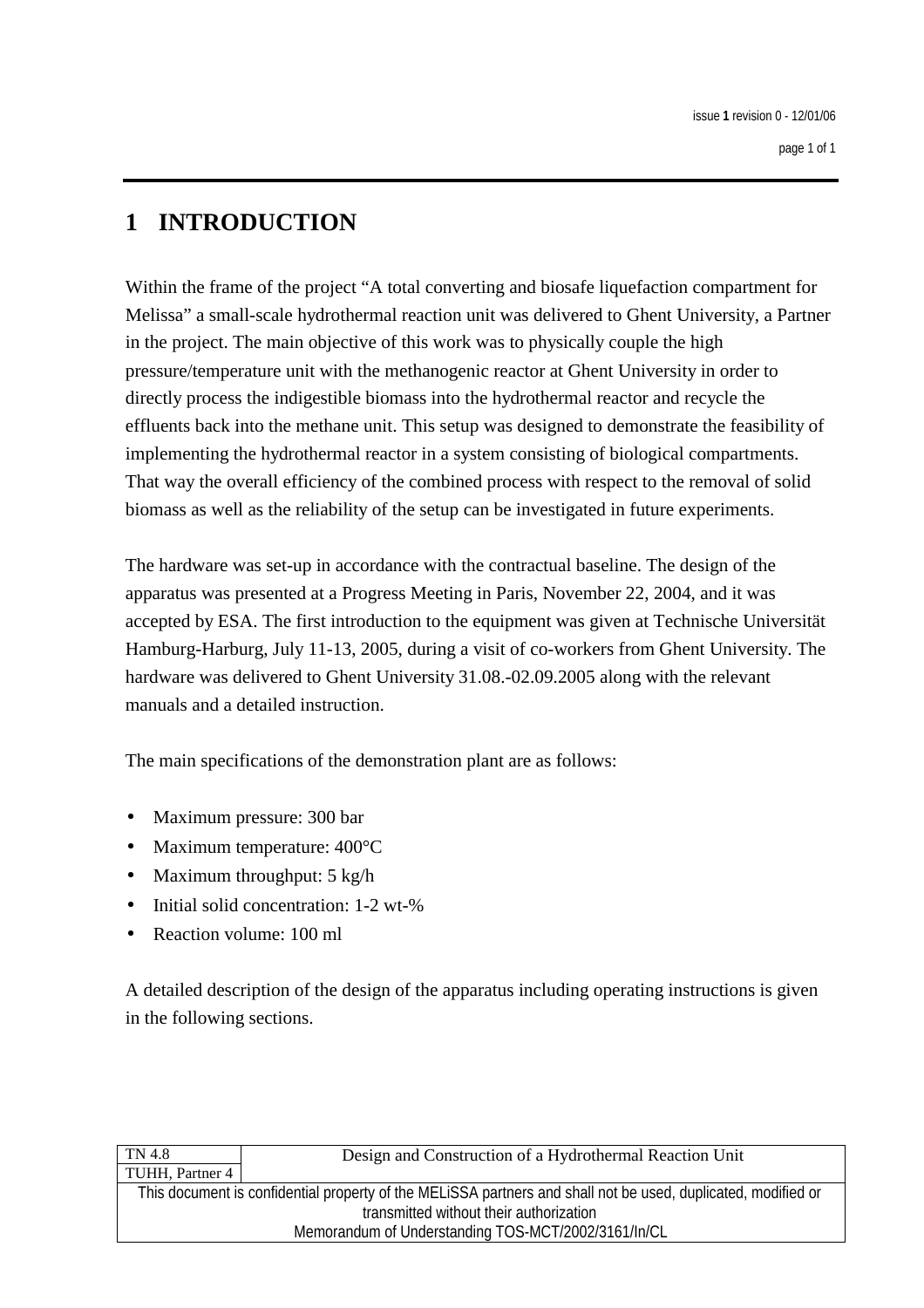### **2 GENERAL LAYOUT**

The high pressure/temperature reaction unit is designed as a fully continuous tubular reactor. The system consists of three separate lines upstream of the reactor. The first line is responsible for preheating and delivering the biomass suspension, while the second one can either process pure hot water or additional chemicals like hydrogen peroxide. These lines are mixed with a mixing tee directly upstream of the reactor. The third line can be used to introduce carbon dioxide to the system.

The pre-heaters and the reactor are manufactured as coils made of  $\frac{1}{4}$ " high pressure tubing, which are heated externally by resistance heating jackets. The reactor effluents are rapidly cooled down by passing a double-pipe heat exchanger operated with tap water. The effluents are subsequently passed through a gravity settler and a porous metal filter to retain solids before entering a spring-loaded backpressure regulator, by which the system pressure can be set to the desired value.

All pressure bearing parts are made of stainless steel (typically according to standard 316L). High pressure parts subjected to high temperature and corrosive environment (pre-heaters, reactor, and cooler) are made of corrosion resistant nickel alloy (Alloy 600). All peripheral devices like pumps and buffer and storage vessels as well as the data logging are mounted on a customized, mobile frame having a base area of 200 mm x 88 mm.

The plant setup is illustrated below.

| TN 4.8          | Design and Construction of a Hydrothermal Reaction Unit                                                       |
|-----------------|---------------------------------------------------------------------------------------------------------------|
| TUHH, Partner 4 |                                                                                                               |
|                 | This document is confidential property of the MELISSA partners and shall not be used, duplicated, modified or |
|                 | transmitted without their authorization                                                                       |
|                 | Memorandum of Understanding TOS-MCT/2002/3161/In/CL                                                           |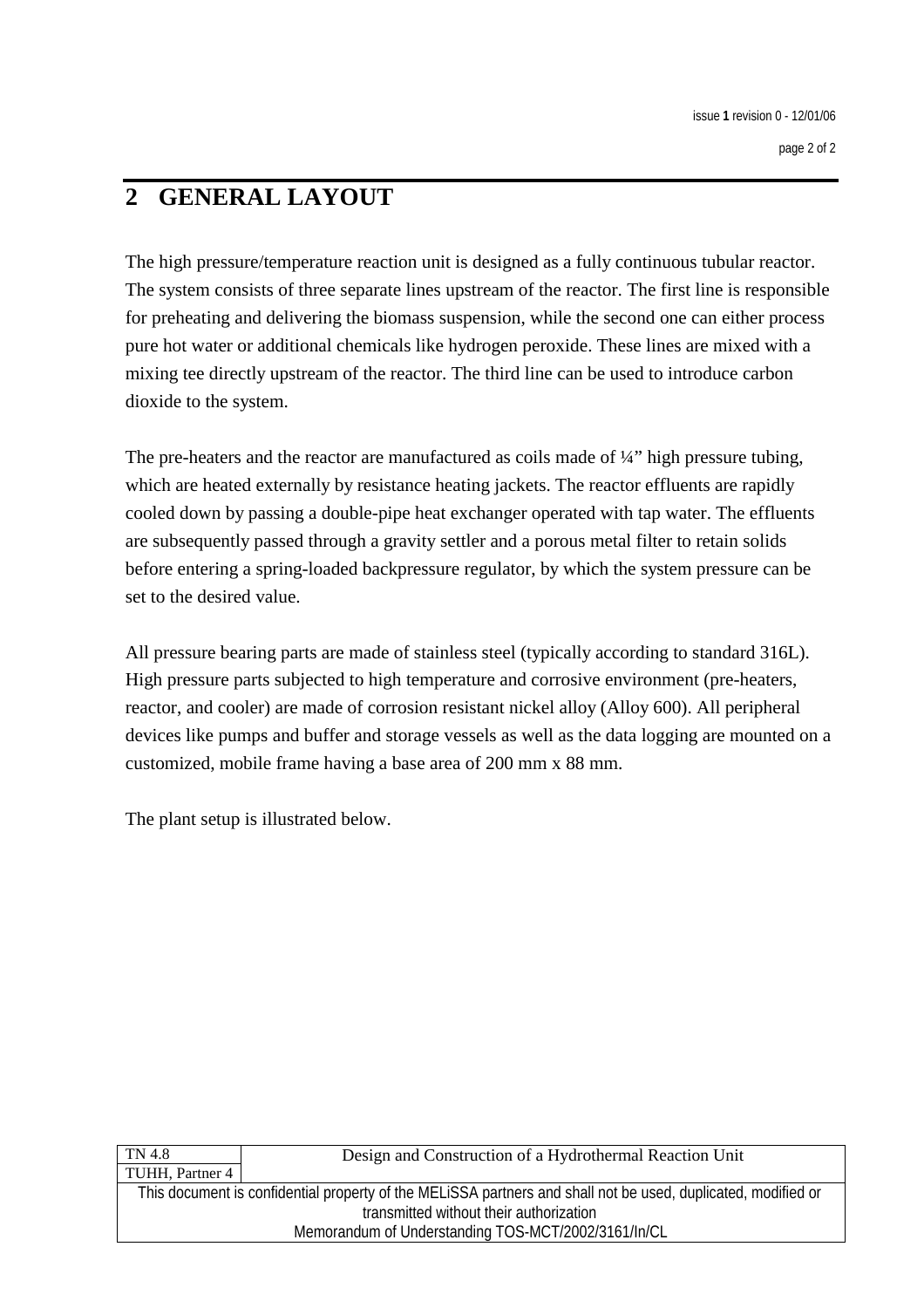page 3 of 3



**Figure 1: Flowsheet of the hydrothermal reaction unit** 

### **3 DETAILED DESIGN**

#### Line 1, Feed line:

The feed is processed via a high pressure metering pump (LEWA, EK1) specifically designed for discharging biomass suspensions. The pump head is equipped with a PTFE sandwich membrane, which imposes two barriers between the fluid and the hydraulic oil. That way a proper operation is guaranteed even in case one of the membranes fails due to rupture. A

| TN 4.8          | Design and Construction of a Hydrothermal Reaction Unit                                                       |
|-----------------|---------------------------------------------------------------------------------------------------------------|
| TUHH, Partner 4 |                                                                                                               |
|                 | This document is confidential property of the MELISSA partners and shall not be used, duplicated, modified or |
|                 | transmitted without their authorization                                                                       |
|                 | Memorandum of Understanding TOS-MCT/2002/3161/In/CL                                                           |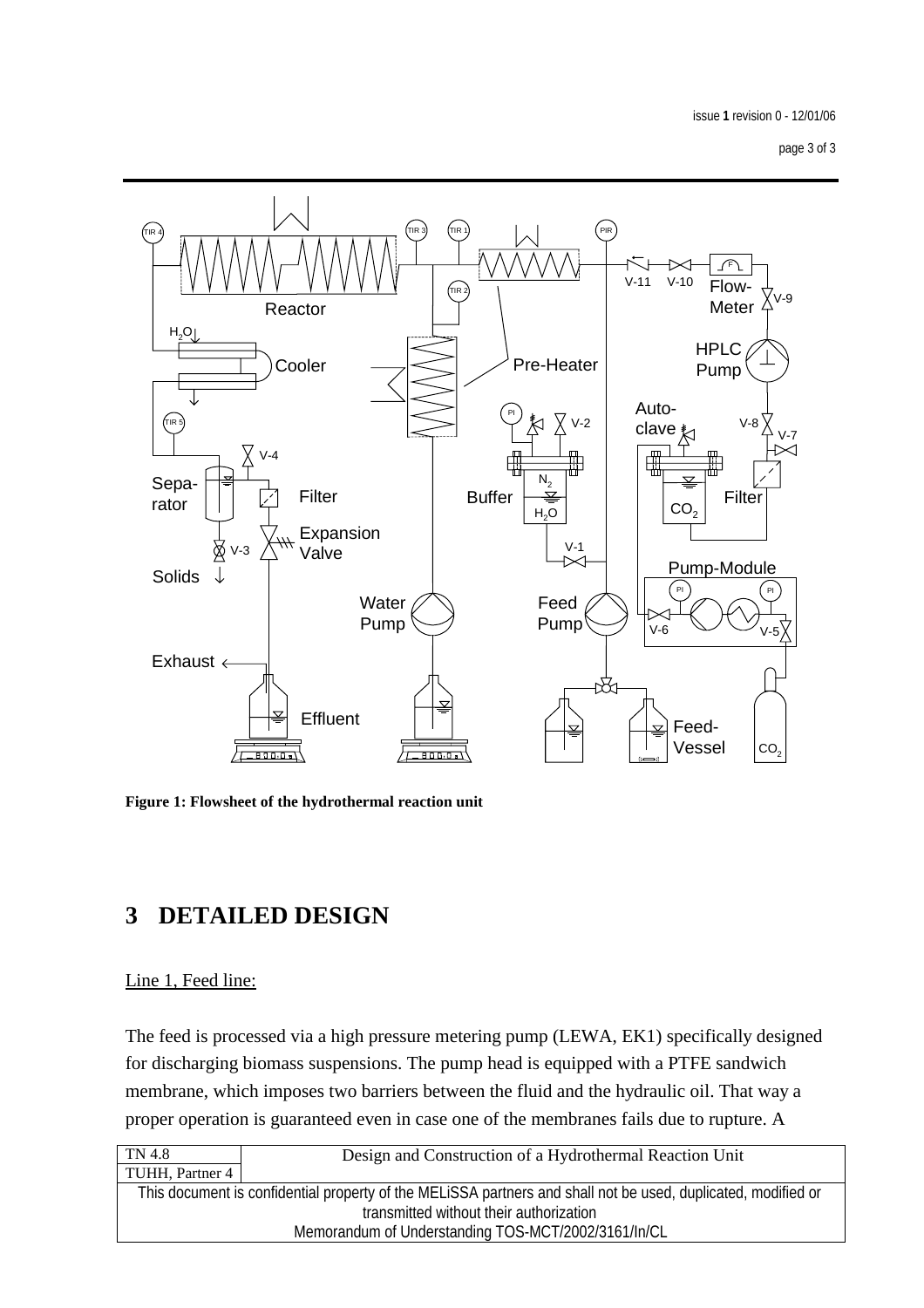pressure gauge connected to the head measures and indicates the actual pressure in the membrane interspace. It shows no pressure reading in normal operation but indicates working pressure when one of the membranes fails. In that case the pump can still be run but the membranes should be replaced promptly.

The pump processes the fluid through double-ball valves at the suction and discharge side. The suspension can be delivered with a maximum flow rate of 5 kg/h at a maximum working pressure of 300 bar. Further information about the set-up, operation, maintenance, and troubleshouting can be inferred from the manual.

The feed suspension is delivered in  $\frac{1}{4}$ " high pressure piping (OD: 6.35 mm, ID: 3.05 mm, 316L) to the pre-heaters. Before entering the heating coils, the feed line can be connected to a 1 l buffer autoclave (Swagelok, 316L-50DF8-100, maximum pressure: 344 bar) via V1. This vessel serves the purpose of minimizing pressure fluctuations in the system, which might be due to the operation of the pumps and the opening of the backpressure regulator at higher flow rates. The buffer vessel can be filled with nitrogen through a supply line attached to V2. The supply line is equipped with a connector for nitrogen gas cylinders (SITEC, 729.9132, W 24,32 x  $1/14$ "), by which the nitrogen can be transferred at the pressure in the cylinder. The autoclave is also equipped with a pressure gauge and a pressure relief valve for safety reasons.

For monitoring and recording the system pressure an electronic pressure transducer (STW A05, max. pressure range: 350 bar) is introduced into the feed line directly upstream of the pre-heaters. It converts the pressure input into an electronic signal (4-20 mA), which is processed by the data logging system described below.

The reaction unit consists of 4 segments, the feed pre-heater and the reactor, having 2 separate coils each. Each coil is made of 6 m high pressure piping, (OD: 6.35 mm, ID: 3.09 mm, Alloy 600), yielding a total reaction volume of 180 ml. Every section can be heated and controlled separately by a 1.5 kW ceramic heating jacket (Eichenauer, customized equipment). The heating jackets are enclosed by cylindrical insulations with a thickness of 4 cm (Horst, customized equipment) to minimize heat losses to the surroundings. The outer temperatures are measured by thermocouples (Conatex, T540K124AL500mmZ) placed between the surface of the coils and the heating jackets. The output signals are processed in temperature controllers (Eurotherm, 2132). The maximum allowable temperature of the jackets is 500°C.

| TN 4.8          | Design and Construction of a Hydrothermal Reaction Unit                                                       |
|-----------------|---------------------------------------------------------------------------------------------------------------|
| TUHH, Partner 4 |                                                                                                               |
|                 | This document is confidential property of the MELISSA partners and shall not be used, duplicated, modified or |
|                 | transmitted without their authorization                                                                       |
|                 | Memorandum of Understanding TOS-MCT/2002/3161/In/CL                                                           |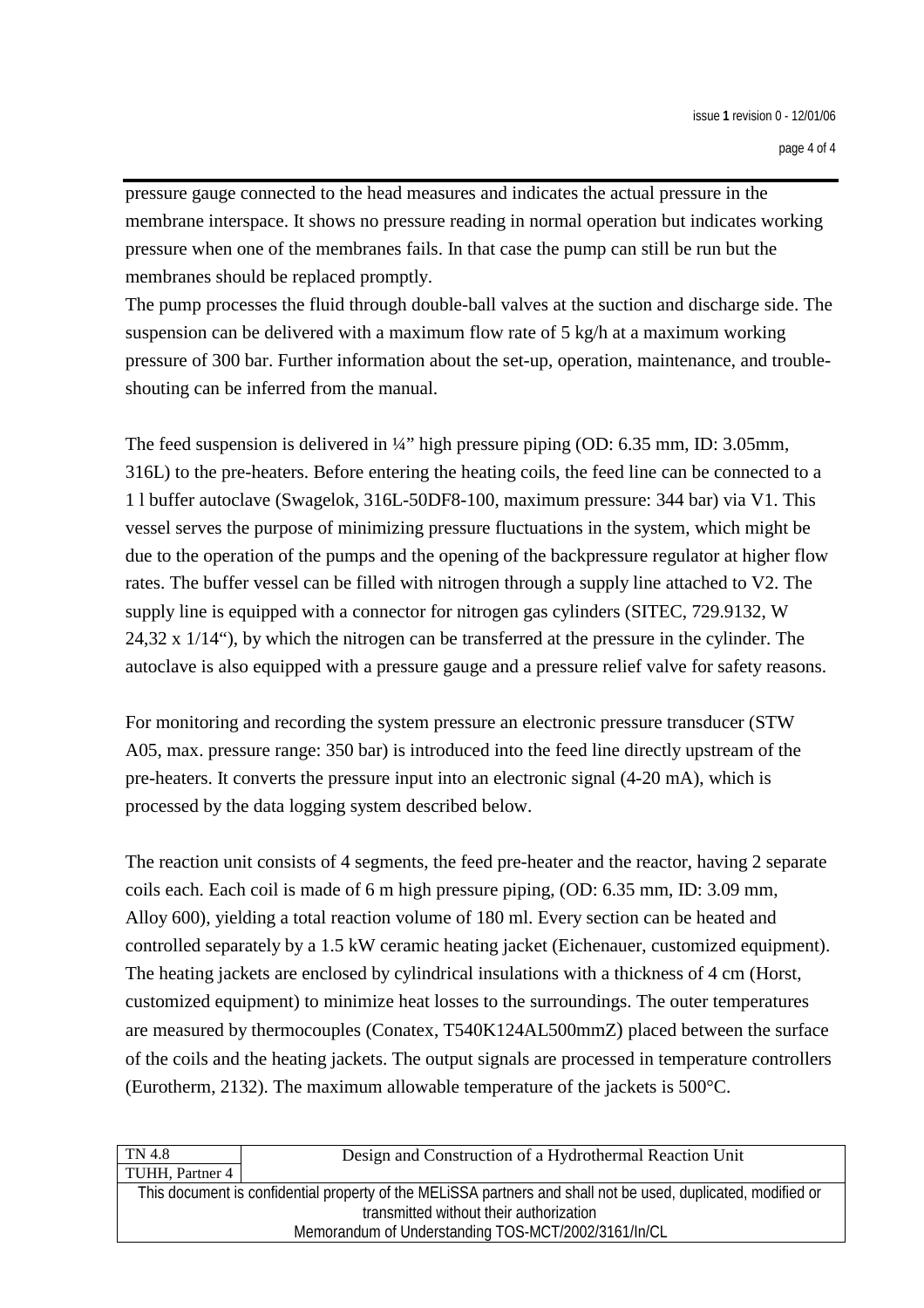The reaction temperature is measured with thermocouples (Conatex, T540K124AL500mmZ) which are introduced into the high pressure piping by means of corrosion resistant teeconnectors. There are 4 measuring points at different axial locations: TIR 1 after the preheater, TIR 3 after the mixing point, as well as TIR 4 at the outlet of the reactor and TIR 5 after the cooler. The temperature and pressure signals can be displayed and stored to files with the data logging system.

The effluents are cooled down in a self-made double-pipe heat exchanger. It is set up of 4 sections with a length of 0.7 m each. The inner pipe is made of  $\frac{1}{4}$  high pressure tubing, yielding an outer heat transfer area of 560 cm<sup>2</sup>. Tap water can be used as the heat transfer medium either in co-current or countercurrent mode. The medium is run in the annular gap between the inner pipe and the outer shell (stainless steel) of the exchanger.

In order to continuously process the biomass suspension, solids which might still be contained in the effluent stream should be retained before entering the backpressure regulator. For that purpose, a gravity settler and a filter unit have been implemented downstream of the cooler. The gravity settler is made of a high pressure cylinder (Swagelok, 316L-50DF8-100). The reactor effluents enter the separator at the top and flow downwards in a dip pipe (1/4", stainless steel) in the centre of the cylinder. In the lower third of the vessel, the effluents stream leaves the dip pipe and the flow is directed in an upward motion in the gap between the inner pipe and the body of the cylinder. By that means, all particles having a sedimentation velocity higher than the upward flow velocity are separated and accumulated at the bottom of the vessel. To prevent re-entrainment of the solids, the separator is equipped with a ball valve (V3) and an outlet line. By opening V3 intermittently, the solids can be withdrawn from the autoclave.

In case the effluents bear larger amount of fines, a filter unit was placed after the gravity settler. The cylindrical shell of the unit contains a porous metal filter inlay to retain small particles. The cylindrical inlay is accessible by unscrewing the top of the unit and it can be easily removed and cleaned after every experiment.

After operation the separator can be cleaned by flushing it with tap water. For this, a hose can be connected to V4 after the separator. By reversing the flow in the settler, the cylinder is backwashed and particles attached to the surface can be washed out and removed via V3.

| TN 4.8          | Design and Construction of a Hydrothermal Reaction Unit                                                       |
|-----------------|---------------------------------------------------------------------------------------------------------------|
| TUHH, Partner 4 |                                                                                                               |
|                 | This document is confidential property of the MELISSA partners and shall not be used, duplicated, modified or |
|                 | transmitted without their authorization                                                                       |
|                 | Memorandum of Understanding TOS-MCT/2002/3161/In/CL                                                           |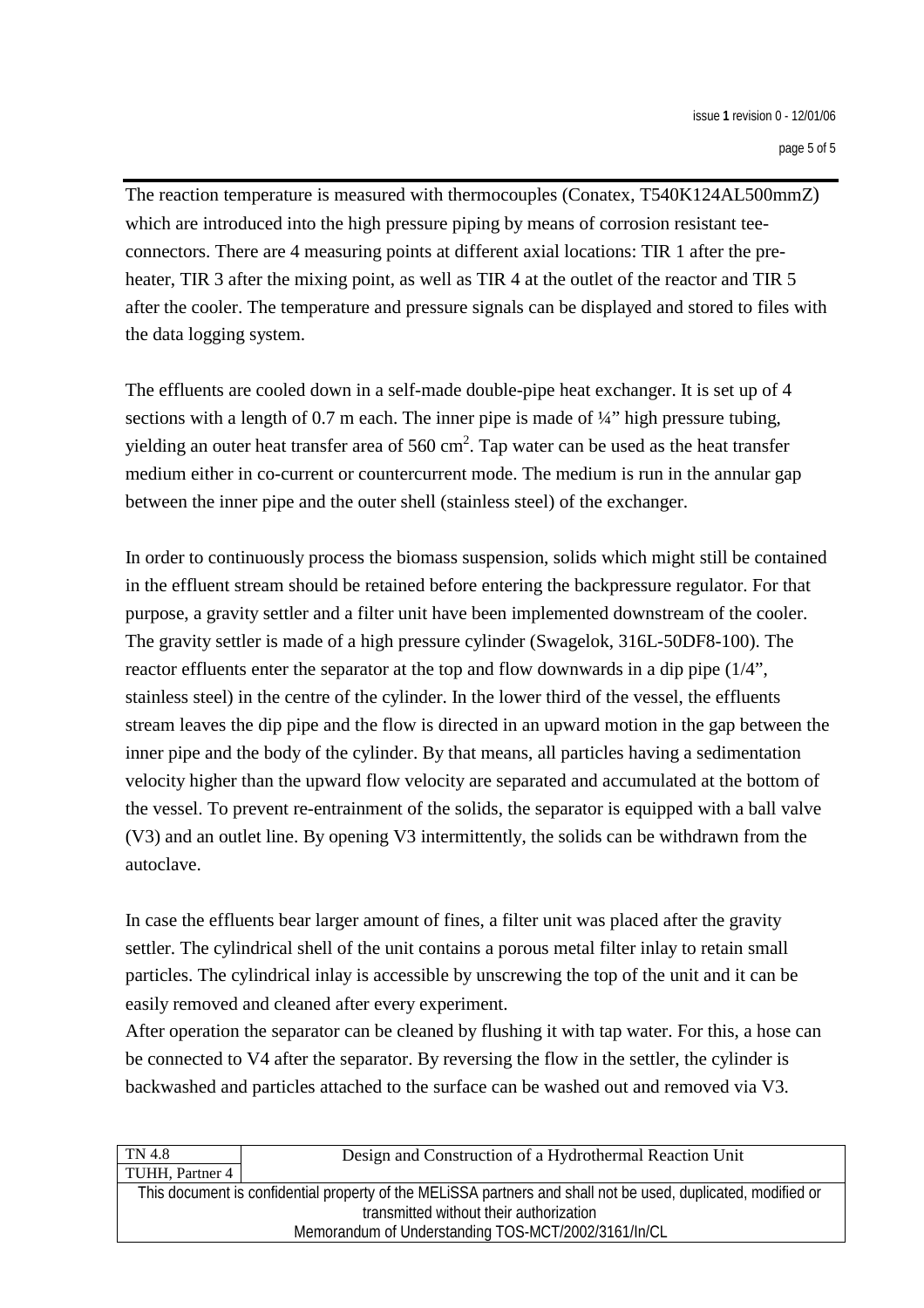The expansion valve is designed as a spring-loaded backpressure regulator (Tescom, 26-1762- 26-S). It holds the pressure in the system at a constant level by opening and by releasing any pressure exceeding the targeted value very quickly. The system pressure can be set freely by adjusting the spring tension through a handwheel. Subsequently, the liquid effluents leave the reaction unit and can be collected in vials placed on the bottom plate of the apparatus.

#### Line 2, Auxiliary line:

A separate line was implemented into the system to introduce additional chemicals or pure hot water to the feed. Like the feed line it is equipped with a high pressure metering pump (LEWA, EK1), which can discharge aqueous streams at a maximum flow rate of 2 kg/h. Due to the architecture of the pump head, e.g. its lower capacity and its small orifices, this pump is not suitable for processing solids.

The design of the auxiliary line is similar to the feed line. The aqueous influent is processed via ¼" high pressure piping (OD: 6.35 mm, ID: 3.05mm, 316L) to the pre-heater made of 6 m corrosion resistant nickel alloy (OD: 6.35 mm, ID: 3.09 mm, Alloy 600). The energy is supplied through a 1.5 kW ceramic heating jacket (Eichenauer, customized equipment), which is enclosed by a cylindrical insulation with a thickness of 4 cm (Horst, customized equipment). The temperature at the outlet of the pre-heater (TIR2) is measured with a thermocouple immerged into the stream and can be recorded by the data logging system. The two streams are mixed in a corrosion resistant tee-connector.

#### Line 3, Carbon dioxide:

The third line was designed for adding carbon dioxide as a supplementary means to lower the pH of the influents and to promote acid catalysis. The carbon dioxide is first liquefied and then processed with an air-driven pump to a storage cylinder, from which it can be delivered to the reactor by a HPLC-pump.

The cooler and the air-driven pump are housed in a pump module (NWA, PM-101). The module is equipped with a valve and a pressure gauge at the inlet (V5) as well as at the outlet

| TN 4.8                                                                                                                                                   | Design and Construction of a Hydrothermal Reaction Unit |  |  |  |
|----------------------------------------------------------------------------------------------------------------------------------------------------------|---------------------------------------------------------|--|--|--|
| TUHH, Partner 4                                                                                                                                          |                                                         |  |  |  |
| This document is confidential property of the MELISSA partners and shall not be used, duplicated, modified or<br>transmitted without their authorization |                                                         |  |  |  |
| Memorandum of Understanding TOS-MCT/2002/3161/In/CL                                                                                                      |                                                         |  |  |  |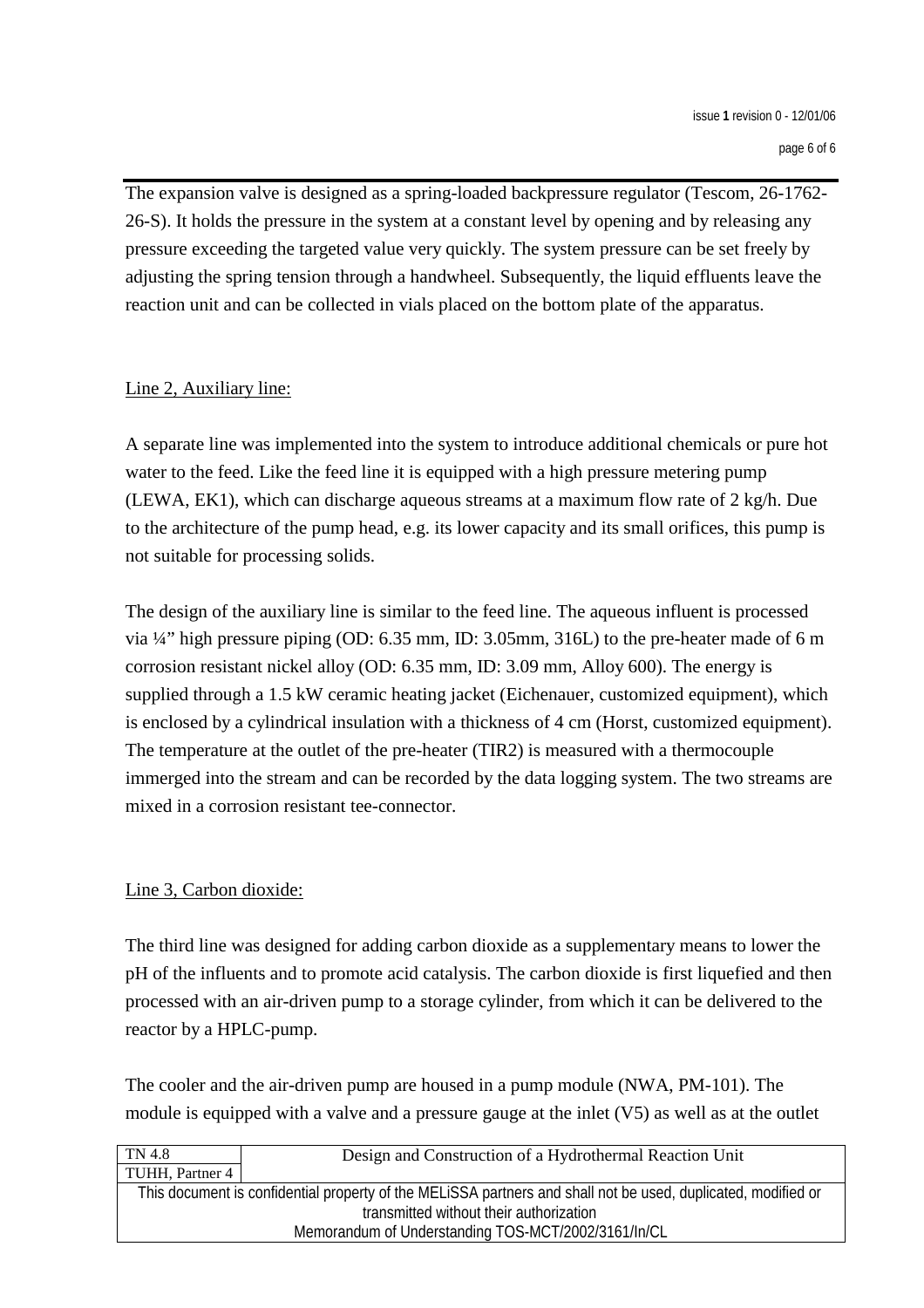(V6). The pressure level at the outlet side is set by an integrated regulator, which controls the primary air pressure.

The liquefied pressurized carbon dioxide is delivered to a 300 ml storage cylinder (Swagelok, 316L-50DF4-300, maximum pressure: 344 bar). It can be sucked from the bottom of the cylinder by a HPLC-pump (Gilson, 305) at a maximum flow rate of 10 ml/min. Before entering the pump, the liquefied carbon dioxide passes a T-filter to protect the suction valve from particles. The line can be successively filled by shutting down the valve (V8) between the filter and the HPLC pump. Valve V7 was installed to release carbon dioxide and depressurize the line to ambient after the experiment.

The pump discharges the carbon dioxide to a mass flow meter (Rheonik, RHE 007). In order to determine and, if necessary, reset the zero point, the mass flow can be stopped by closing the valves before (V9) and after (V10) the meter. Detailed information about the operation of the HPLC-pump and the mass flow meter can be found in the respective manuals.

Since the mass flow through the carbon dioxide line is less than the flow through the feed line by an order of magnitude, the carbon dioxide passes a check valve (V11, Sitec, 720.4536) before being mixed with the feed. By this means, any disturbances on the carbon dioxide flow evoked from the stroke of the feed pump can be excluded.

All valves possess a pressure resistant body and are certified for the pressures applied in operation. They were purchased from Sitec and Autoclave Engineers. Connectors and fittings were purchased from Swagelok, Sitec, and Autoclave Engineers.

#### Data logging and temperature control system:

The hardware and software described below was developed and assembled by the "Forschungswerkstatt Elektrotechnik", Technische Universität Hamburg-Harburg, under the reference number "FEW 08/05.

| TN 4.8                                                                                                        | Design and Construction of a Hydrothermal Reaction Unit |  |  |  |
|---------------------------------------------------------------------------------------------------------------|---------------------------------------------------------|--|--|--|
| TUHH, Partner 4                                                                                               |                                                         |  |  |  |
| This document is confidential property of the MELiSSA partners and shall not be used, duplicated, modified or |                                                         |  |  |  |
| transmitted without their authorization                                                                       |                                                         |  |  |  |
| Memorandum of Understanding TOS-MCT/2002/3161/In/CL                                                           |                                                         |  |  |  |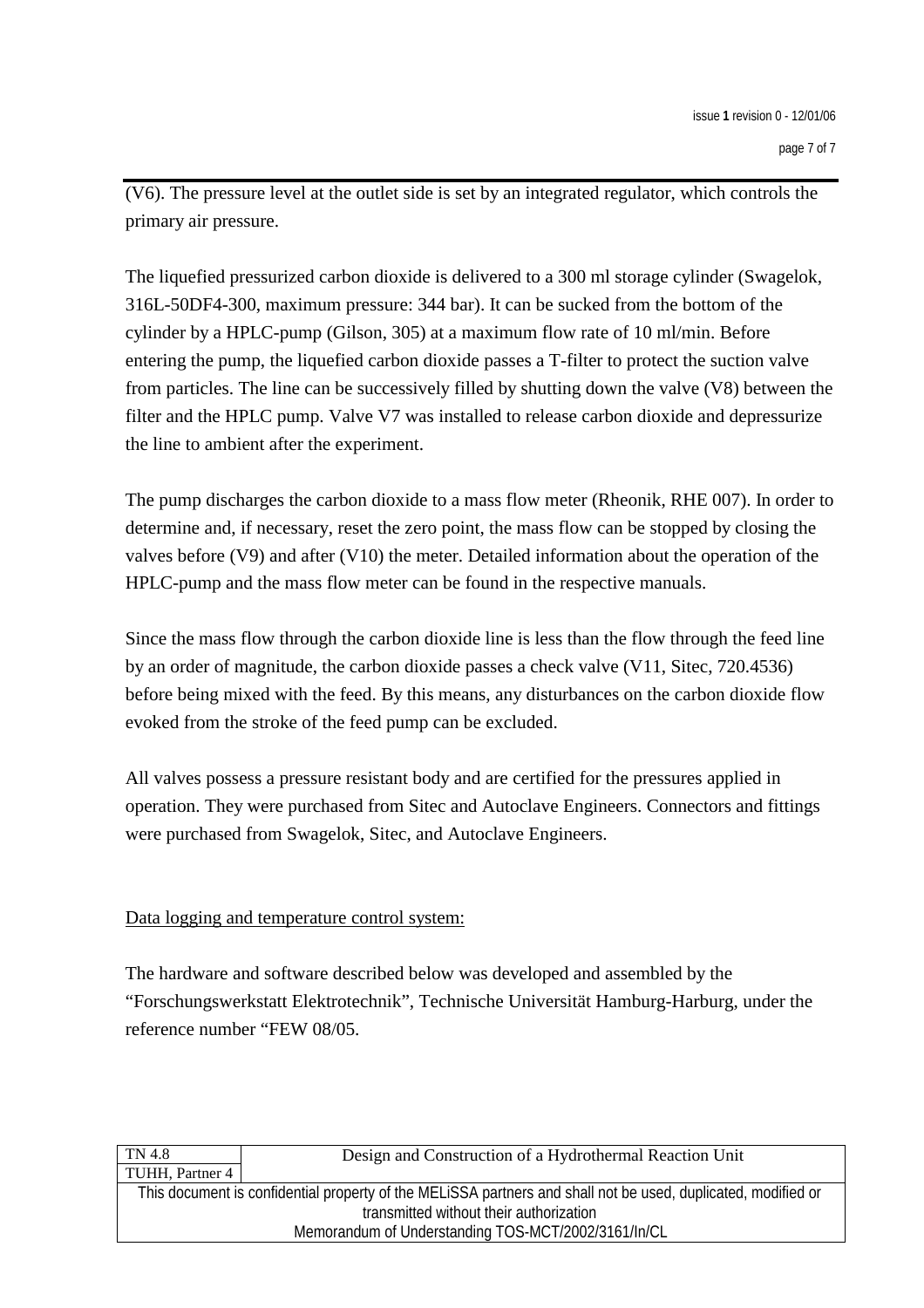#### Table cabinet:

All temperatures are measured with NiCr-Ni thermocouples. Five thermocouples are needed to control the temperature of the five independent heating jackets. Another five temperature signals are measured and recorded at the outlets of the pre-heaters, after the mixing point, at the outlet of the reactor, and downstream the cooler.

The output signals of the thermocouples and the pressure transducer are processed in a table cabinet. The cabinet houses 5 temperature controllers (Eurotherm 2132), each of which energizes a solid-state relay at the rear panel of the cabinet to power one heating jacket. The signals of the 5 temperature measuring points are processed and converted to digital signals in a universal bus module (NuDam 6018). Another module of the same type processes the signal of the pressure transducer (4-20mA). The two modules are connected to a converter (NuDam 6520) by a RS-422/485 interface, which provides a RS-232 output. The output signals can be transferred by a RS-232 (serial) interface at the rear panel to the computer. The cabinet also houses a 24VDC power supply for the pressure transducer, the heating

contactor, and fuses. A detailed description of the cabinet including wiring diagrams was provided to the operator along with the apparatus.

The cabinet is depicted below.



#### **Figure 2: Picture of the table cabinet: front panel (left) and rear panel (right)**

**The front view shows the main switch, the on and the off button for the heating, the lever key for the acoustic alarm signal, the emergency shut off ("Not-Aus"), and the five temperature controllers** 

**The rear view shows the sockets for the thermocouples (lower left: input signals for controllers; right: thermocouple input channels for data acquisition), the interface of the pressure transducer, the RS-232 interface, as well as the heat sinks of the solid state relays, the 230 V sockets, and the fuses** 

| TN 4.8                                                                                                        | Design and Construction of a Hydrothermal Reaction Unit |  |  |  |
|---------------------------------------------------------------------------------------------------------------|---------------------------------------------------------|--|--|--|
| TUHH, Partner 4                                                                                               |                                                         |  |  |  |
| This document is confidential property of the MELISSA partners and shall not be used, duplicated, modified or |                                                         |  |  |  |
| transmitted without their authorization                                                                       |                                                         |  |  |  |
| Memorandum of Understanding TOS-MCT/2002/3161/In/CL                                                           |                                                         |  |  |  |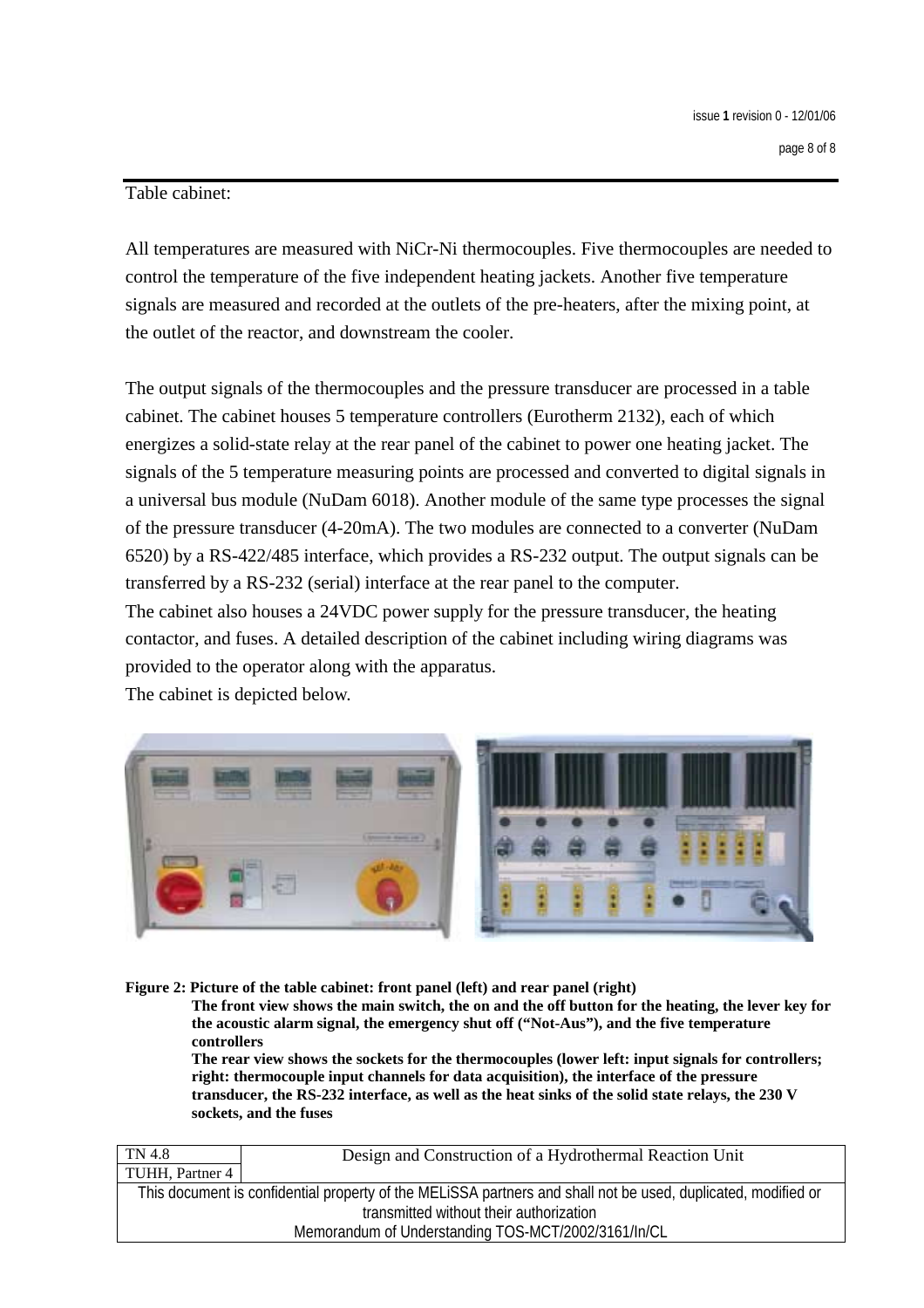#### Data acquisition software:

The acquisition software "HRUMESS" was developed with the software LabWindows\CVI Version 7.1.0(306) from National Instruments. The program was developed and successfully run with the operating system Windows 2000 Professional, SP 4. The respective hardware, a commercial personal computer, with pre-installed acquisition software and operating system, was delivered to Ghent University and tested on site.

The software enables the user to indicate and record temperature and pressure signals. All configurations, e.g. the sample rate, the RS-232 parameters, and the parameters for the different channels (like gain, set-off, and range), can be performed with the programme. After starting "hrumess.exe", the user gets access to the main window illustrated below.



#### Figure 3: Main window of the program "HRUMESS"

The first 4 temperature values can be displayed graphically by actuating on the "On-Off"

button. The temperature after the cooler and the pressure value are not displayed graphically.

| TN 4.8                                                                                                        | Design and Construction of a Hydrothermal Reaction Unit |  |  |  |
|---------------------------------------------------------------------------------------------------------------|---------------------------------------------------------|--|--|--|
| TUHH, Partner 4                                                                                               |                                                         |  |  |  |
| This document is confidential property of the MELISSA partners and shall not be used, duplicated, modified or |                                                         |  |  |  |
| transmitted without their authorization                                                                       |                                                         |  |  |  |
| Memorandum of Understanding TOS-MCT/2002/3161/In/CL                                                           |                                                         |  |  |  |
|                                                                                                               |                                                         |  |  |  |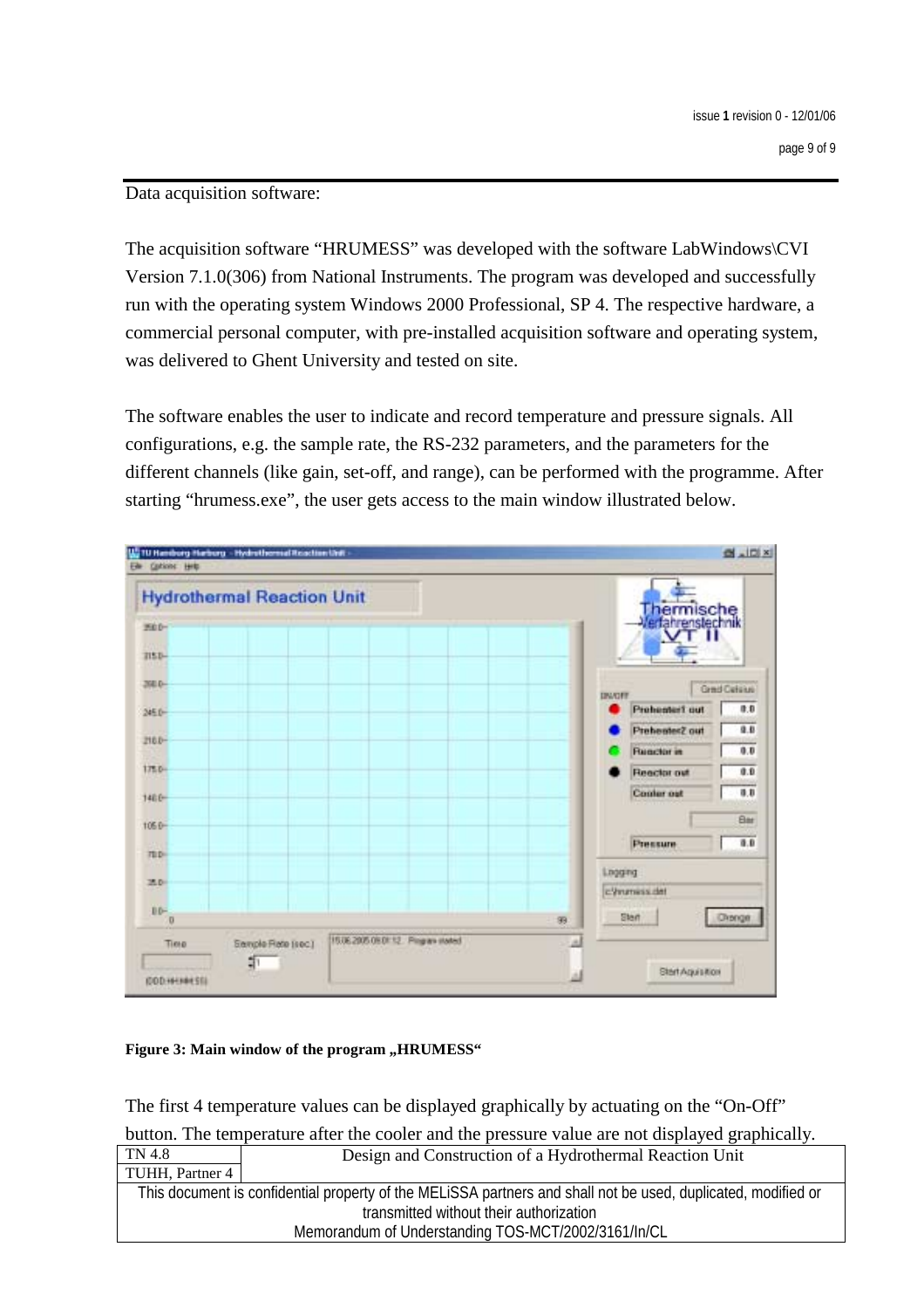The user can choose a logging file and start the acquisition from here. The main window also includes a smaller window displaying status and error messages. The value for the sample rate and the actual time can be set in the main window, too. All other settings are done in the "file" and "option" menus.

A detailed description of the acquisition software was included in the hardware manual of the cabinet.

## **4 PICTURES OF THE APPARATUS**



**Figure 4: Front view of the apparatus** 

| TN 4.8                                                                                                        | Design and Construction of a Hydrothermal Reaction Unit |  |  |  |
|---------------------------------------------------------------------------------------------------------------|---------------------------------------------------------|--|--|--|
| TUHH, Partner 4                                                                                               |                                                         |  |  |  |
| This document is confidential property of the MELISSA partners and shall not be used, duplicated, modified or |                                                         |  |  |  |
| transmitted without their authorization                                                                       |                                                         |  |  |  |
| Memorandum of Understanding TOS-MCT/2002/3161/In/CL                                                           |                                                         |  |  |  |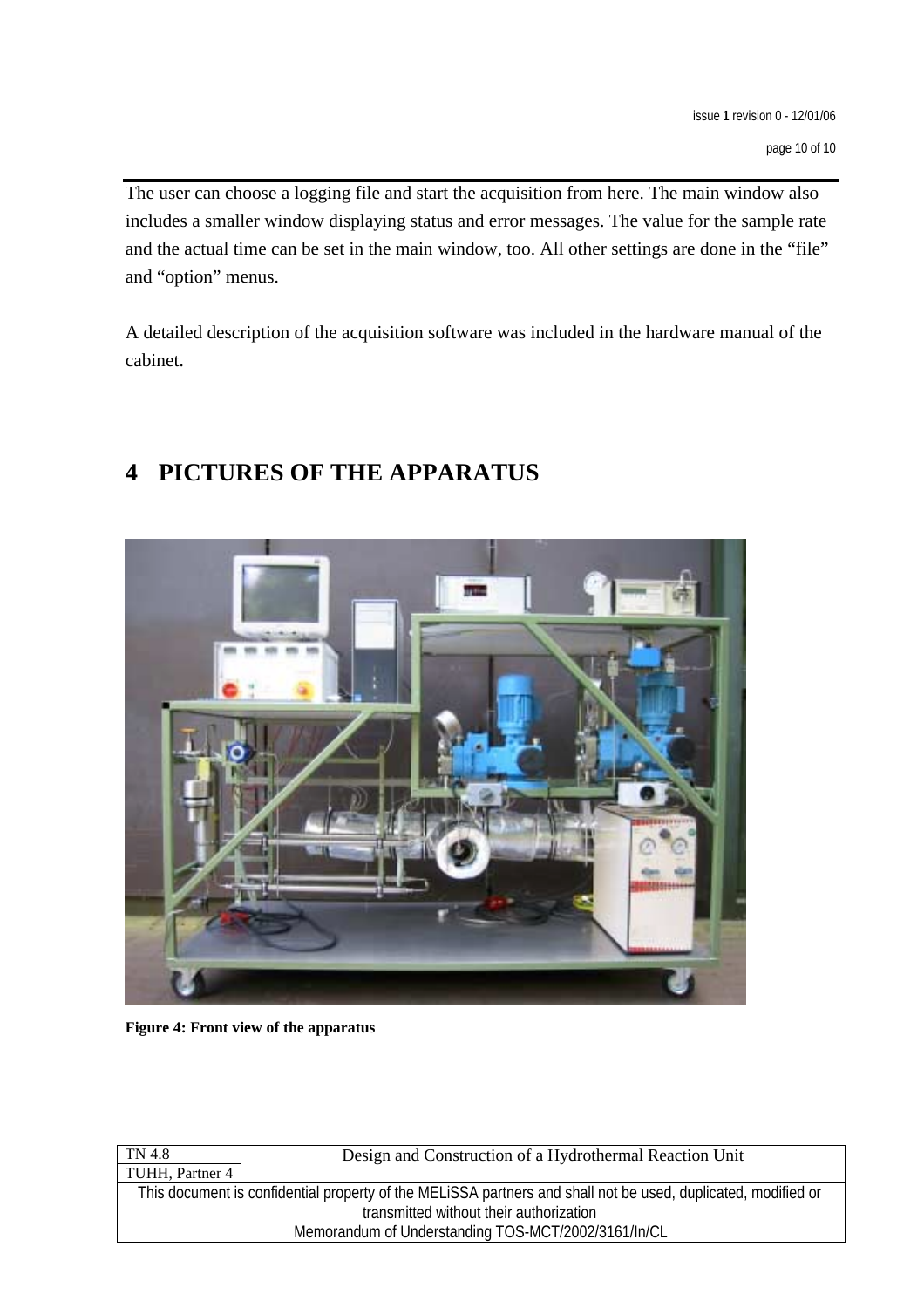issue **1** revision 0 - 12/01/06

page 11 of 11



**Figure 5: Rear view of the apparatus** 

## **5 OPERATING INSTRUCTIONS**

The following instructions are based on the assumption that the starting conditions are as follows:

- The apparatus is completely emptied and at ambient pressure
- All valves are closed
- The backpressure regulator is completely opened
- All devices are connected and have the respective supplies (electricity, cooling water, carbon dioxide, pressurized air)
- The buffer autoclave is filled with nitrogen
- The system is tight
- All pieces of equipment run properly

| TN 4.8                                                                                                        | Design and Construction of a Hydrothermal Reaction Unit |  |  |  |
|---------------------------------------------------------------------------------------------------------------|---------------------------------------------------------|--|--|--|
| TUHH, Partner 4                                                                                               |                                                         |  |  |  |
| This document is confidential property of the MELISSA partners and shall not be used, duplicated, modified or |                                                         |  |  |  |
| transmitted without their authorization                                                                       |                                                         |  |  |  |
| Memorandum of Understanding TOS-MCT/2002/3161/In/CL                                                           |                                                         |  |  |  |
|                                                                                                               |                                                         |  |  |  |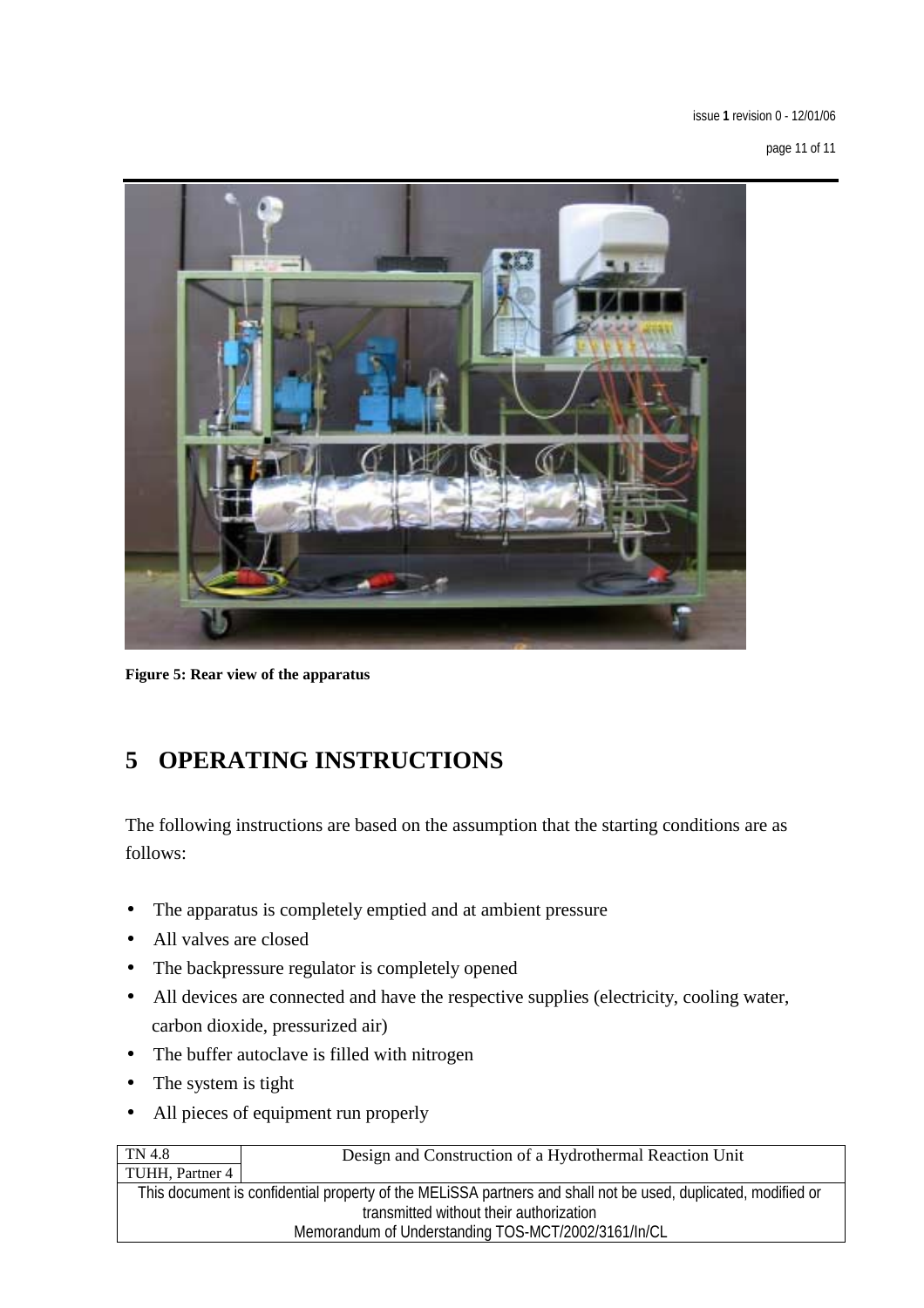#### Start up (without  $CO<sub>2</sub>$ ):

- 1 Switch on the computer and the table cabinet (main switch), start the acquisition program
- 2 Turn on the feed pump and the water pump and fill the apparatus with water
- 3 Set the desired pressure by acting on the backpressure regulator
- 4 Open V1 to connect the buffer autoclave (make sure the that the reactor pressure is not significantly lower than the pressure in the vessel in order to prevent loss of nitrogen)
- 5 Check the mass flow; if necessary, adjust the pump stroke
- 6 Programme the setpoint values of the temperature controllers; turn on the heaters (check water supply of the cooler)
- 7 Wait until the system is at stationary conditions (constant temperature)
- 8 Change the feed flow from pure water to feed suspension (preferably with a three-way valve, make sure that any air, which might be initially present in the suction line, has been discharged before, the pump is not designed to discharge large quantities of gas against operating pressure)
- 9 Conduct the experiment; carefully open V3 after a while to check whether solids are present in the effluents; in case there are, open V3 intermittently to withdraw solids (use unbreakable container)

#### Shutdown (without  $CO<sub>2</sub>$ ):

- 1 Switch to pure water and flush the reactor at operating temperature for 10-15 minutes
- 2 Turn off the heaters; wait until the system has cooled down
- 3 Close V1
- 4 If necessary, withdraw remaining solids from the separator
- 5 Depressurize the reaction unit with the backpressure regulator
- 6 Turn off the pumps
- 7 Switch off the computer and the cabinet
- 8 Backwash the separator via V4
- 9 Remove and check porous metal inlay of the filter

| TN 4.8                                                                                                        | Design and Construction of a Hydrothermal Reaction Unit |  |  |  |
|---------------------------------------------------------------------------------------------------------------|---------------------------------------------------------|--|--|--|
| TUHH, Partner 4                                                                                               |                                                         |  |  |  |
| This document is confidential property of the MELISSA partners and shall not be used, duplicated, modified or |                                                         |  |  |  |
| transmitted without their authorization                                                                       |                                                         |  |  |  |
| Memorandum of Understanding TOS-MCT/2002/3161/In/CL                                                           |                                                         |  |  |  |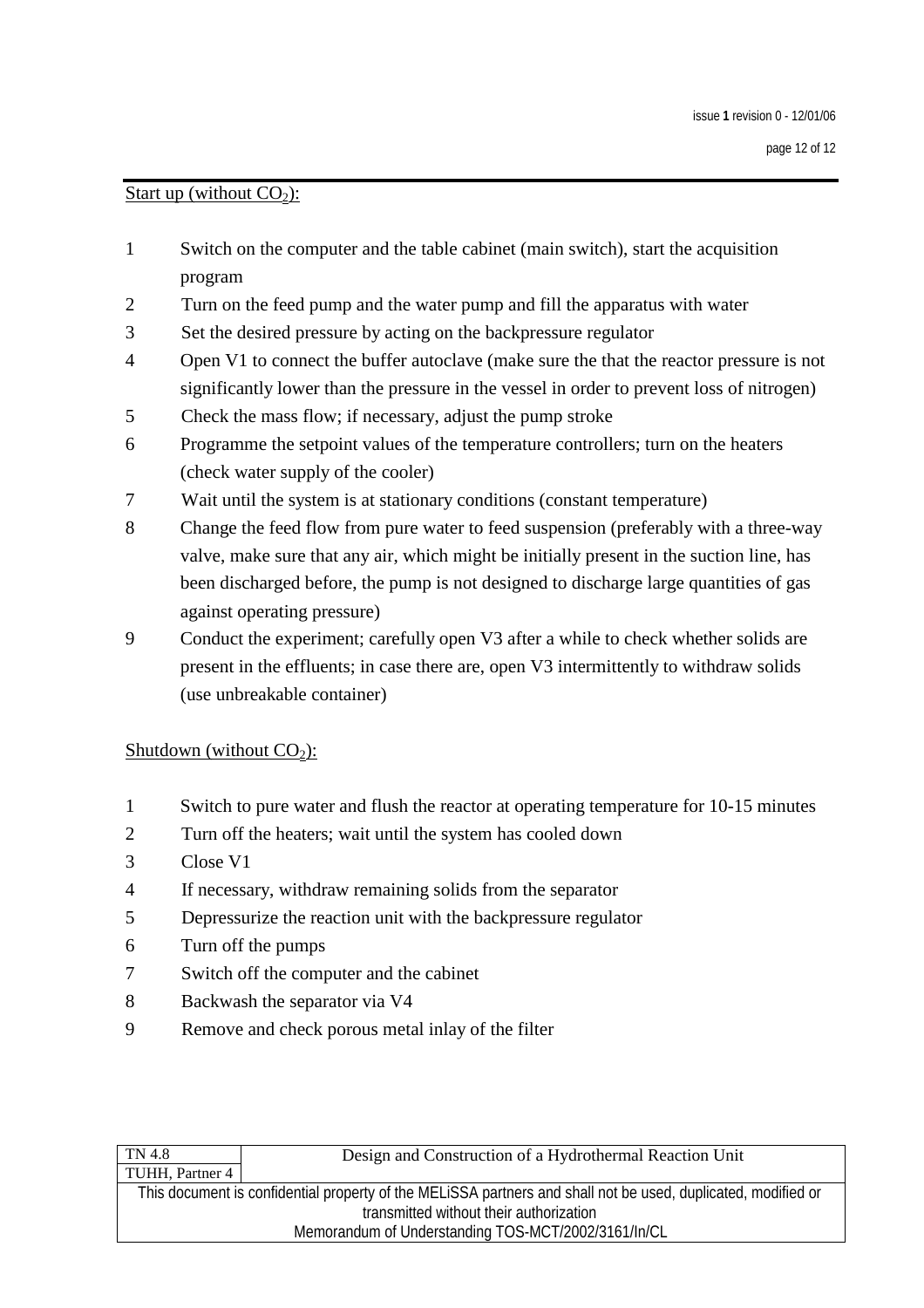#### **Operation with CO2:**

With regard to the feed and the auxiliary line, the procedure is the same. Some additional steps have to be carried out when using carbon dioxide.

#### Start up  $(CO<sub>2</sub>)$ :

1' Parallel to point 1 of the above checklist switch on the mass flow meter and the HPLCpump; plug in the pump module and open V5 (inlet valve of the pump module), the cooler will start to liquefy the  $CO<sub>2</sub>$ After 10-15 minutes open V6, the storage cylinder will be filled with  $CO_2$ ; carefully increase the air pressure (black knob in the middle of the front panel) to about 150 bar (pressure gauge at outlet side), if the air-driven pump is continuously operating without any noticeable increase in pressure, the  $CO<sub>2</sub>$  in the module has not been liquefied yet, in this case decrease air pressure and wait a couple of minutes before trying again

The next steps should not be carried out before step 3 of the above list (pressurizing the reaction unit)

- 2' Open V8, V9, and V10
- 3' Programme the desired flow rate and start the HPLC-pump
- 4' After five minutes stop the pump and close V9 and V10, check if the value indicated by the flow meter approaches zero, if necessary, reset the zero point of the flow meter; open V9 and V10 and restart the pump

#### Shutdown (with  $CO<sub>2</sub>$ ):

- 1' When flushing the reaction unit with pure water, turn off the HPLC-pump, plug out the pump module and decrease air pressure, close V8 and V5
- 2' Carefully open V7 and depressurize the section between V5 and V8 by releasing carbon dioxide through V7
- $3'$  When the  $CO_2$  supply is at ambient pressure (check pressure gauge at the outlet of the pump module) close V7 and V6

| Design and Construction of a Hydrothermal Reaction Unit                                                       |  |  |  |  |
|---------------------------------------------------------------------------------------------------------------|--|--|--|--|
| TUHH, Partner 4                                                                                               |  |  |  |  |
| This document is confidential property of the MELISSA partners and shall not be used, duplicated, modified or |  |  |  |  |
| transmitted without their authorization                                                                       |  |  |  |  |
| Memorandum of Understanding TOS-MCT/2002/3161/In/CL                                                           |  |  |  |  |
|                                                                                                               |  |  |  |  |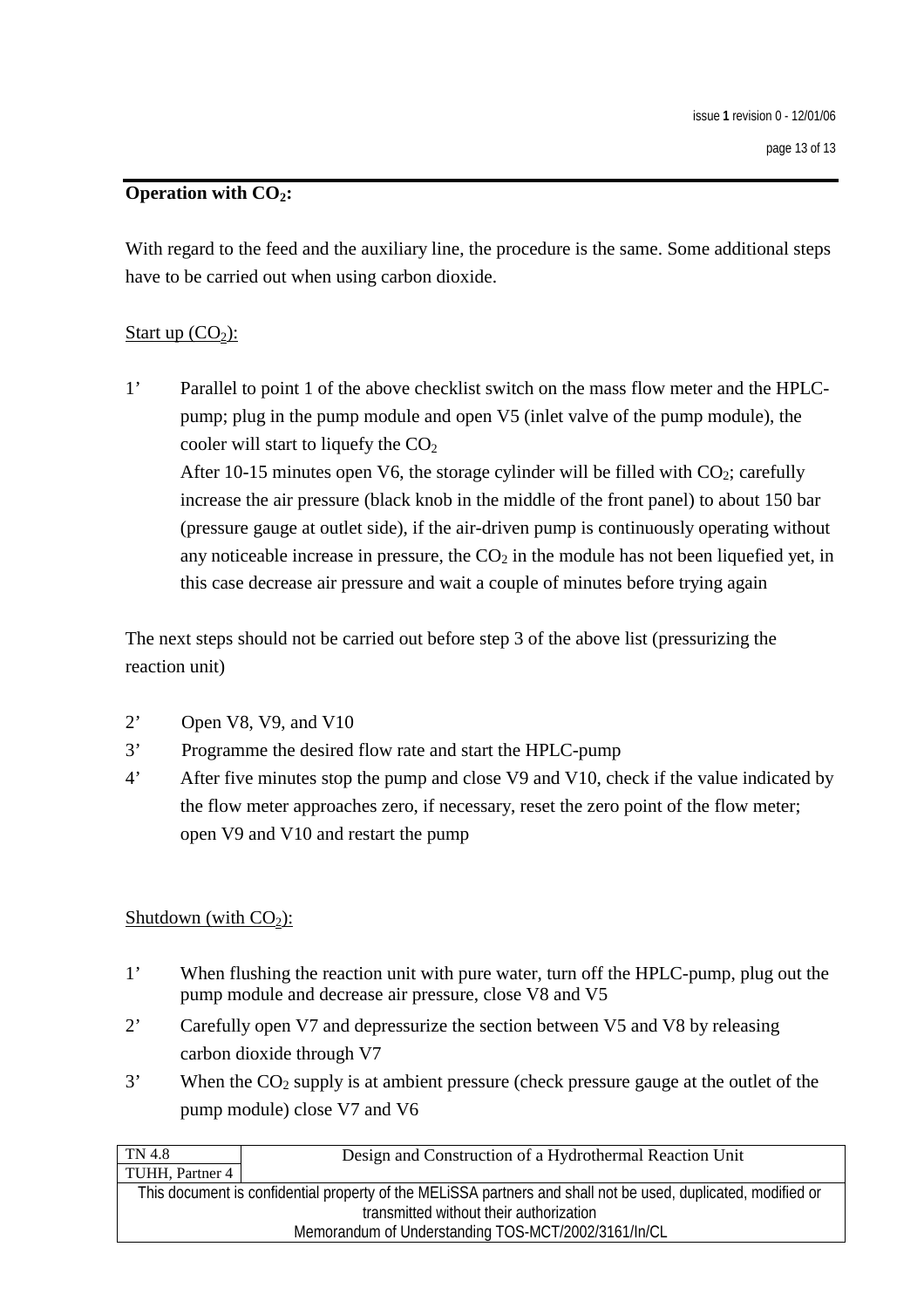4' The section between V8 and V11 will be depressurized via the check valve V11 when expanding the reactor through the backpressure regulator, close V9 and V10 once the system is at ambient pressure

#### **Possible failures during operation and respective measures:**

#### I Pressure decrease:

A significant decrease in pressure might most probably be due to a pump failure or problems with the backpressure regulator.

- Turn off the heaters, close V1 and V8 (if applicable), increase stroke of the pumps
- Shut down the system
- Refer to the trouble-shouting section and eliminate cause for failure

#### II Pressure increase:

A constant pressure increase might occur as a result of an increased flow resistance (deposition of solids, plugging). The system pressure is however limited to a maximum of 300 bar by the internal overflow valves of the pumps.

- Decrease stroke of the pumps
- Shut down the equipment and solve the problem

#### III In case of an emergency:

If possible, switch off electronic devices ("Not-Aus" switch) and put yourself at a safe distance from the apparatus until the danger has passed.

| Design and Construction of a Hydrothermal Reaction Unit                                                       |  |  |  |  |
|---------------------------------------------------------------------------------------------------------------|--|--|--|--|
|                                                                                                               |  |  |  |  |
| This document is confidential property of the MELISSA partners and shall not be used, duplicated, modified or |  |  |  |  |
| transmitted without their authorization                                                                       |  |  |  |  |
| Memorandum of Understanding TOS-MCT/2002/3161/In/CL                                                           |  |  |  |  |
|                                                                                                               |  |  |  |  |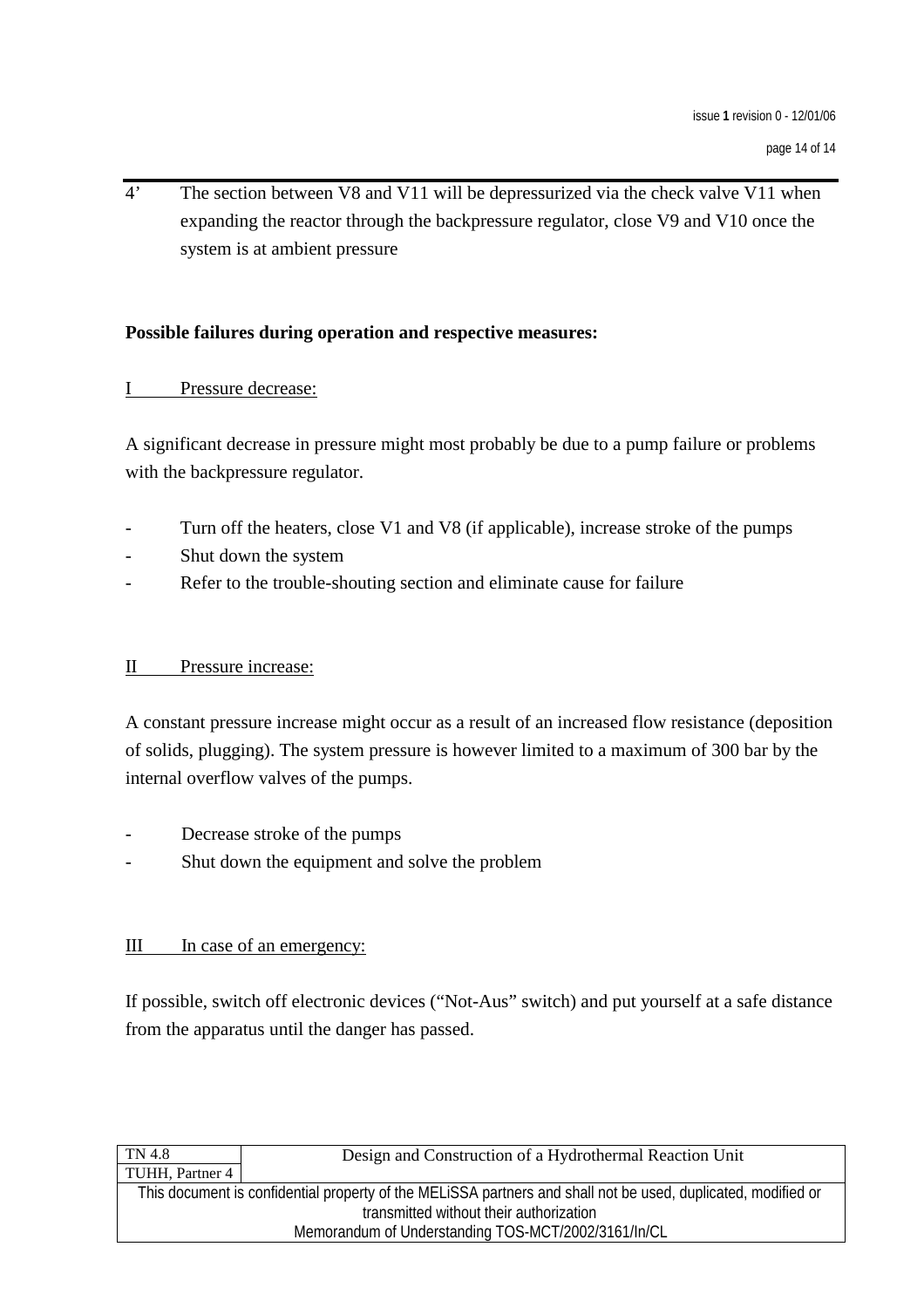## **6 TROUBLESHOOTING**

| <b>Failure</b>   | <b>Possible causes</b> | <b>Alternatives</b> | <b>Symptoms</b> | <b>Remedy</b>             |
|------------------|------------------------|---------------------|-----------------|---------------------------|
| No pressure      | Pump $(s)$ are not     | Power Supply        | Motor is not    | Check installation;       |
| build-up /       | delivering fluid       |                     | running         | consult electrician       |
| drastic pressure |                        | Gas in pump         | Motor running   | Increase stroke to        |
| decrease during  |                        | head                | but no          | discharge air; apply      |
| operation        |                        |                     | discharge of    | pressure to suction side; |
|                  |                        |                     | fluid           | tighten fittings          |
|                  |                        | Solids stuck in     |                 | Flush with water or       |
|                  |                        | pump head           |                 | organic solvent;          |
|                  |                        |                     |                 | remove, disassemble       |
|                  |                        |                     |                 | and clean valves          |
|                  | Defective              | Solids trapped      | No or limited   | Flush with water;         |
|                  | backpressure           | in regulator        | pressure build- | disassemble and clean     |
|                  | regulator              | Worn out seat       | up; large       | Replace parts             |
|                  |                        | or shaft            | fluctuations    |                           |
| Pressure         | Solid                  | Deposition in       | Increasing      | Chemical/mechanical       |
| increase during  | deposition /           | reactor/cooler      | pressure/       | cleaning of pipes         |
| operation        | plugging               | Deposition in       | knocking        | Remove and clean filter   |
|                  |                        | filter              | sound of pump   |                           |

This is just a compilation of possible problems which might be encountered during operation. The equipment was tested at TUHH and the faultless operation was demonstrated at Ghent University. In case of errors concerning single parts of equipment, the operator is referred to the respective manuals for troubleshooting.

In case of leakage the user is strongly reminded to **never attempt to tighten fittings at pressure-bearing parts under any circumstances**.

| TN 4.8                                                                                                        | Design and Construction of a Hydrothermal Reaction Unit |  |  |  |
|---------------------------------------------------------------------------------------------------------------|---------------------------------------------------------|--|--|--|
| TUHH, Partner 4                                                                                               |                                                         |  |  |  |
| This document is confidential property of the MELISSA partners and shall not be used, duplicated, modified or |                                                         |  |  |  |
| transmitted without their authorization                                                                       |                                                         |  |  |  |
| Memorandum of Understanding TOS-MCT/2002/3161/In/CL                                                           |                                                         |  |  |  |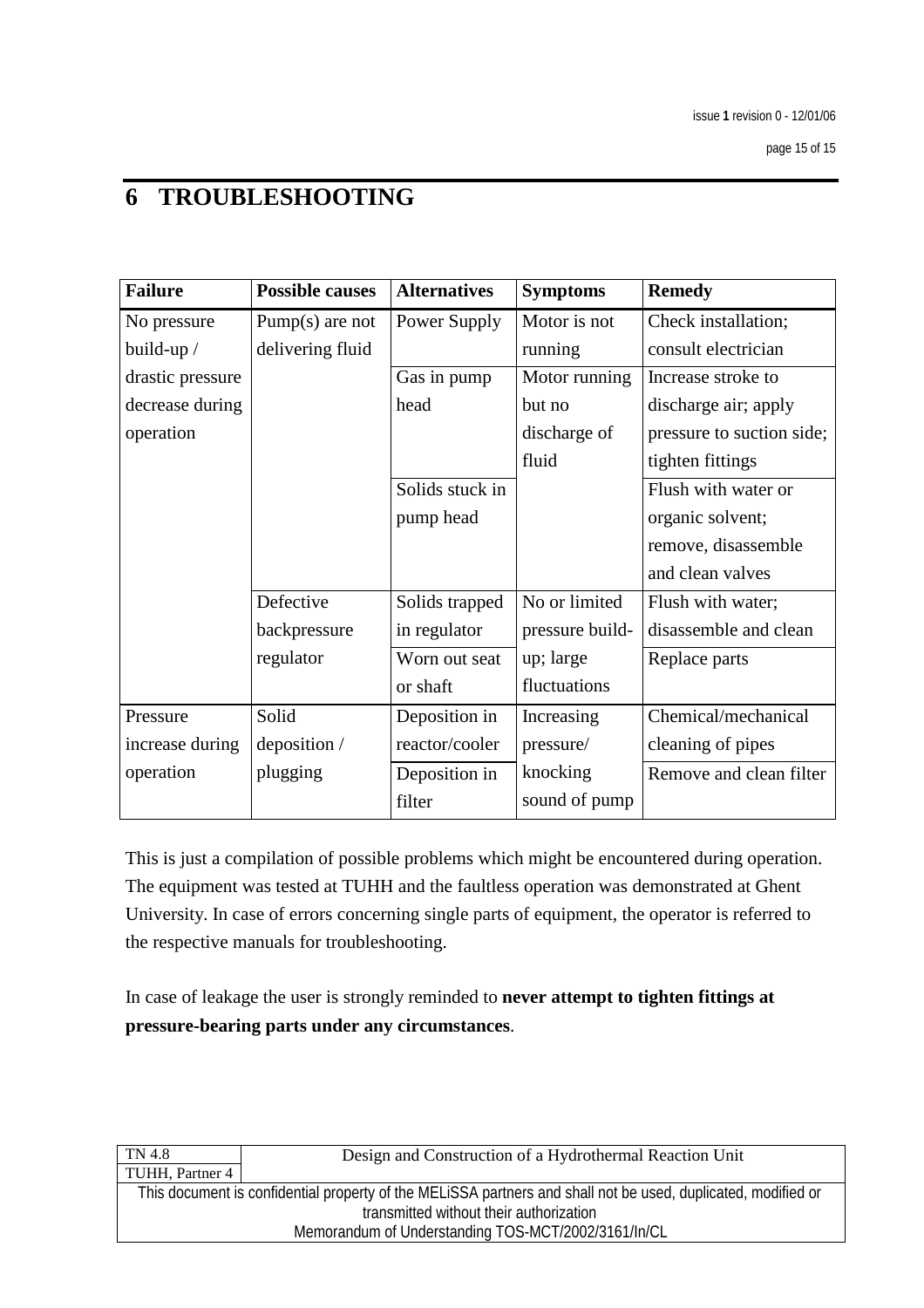# **7 PARTS LIST (MAIN ITEMS)**

| <b>Item</b>                          | <b>Amount</b>   | <b>Description</b>    | <b>Manufacturer</b>            |  |
|--------------------------------------|-----------------|-----------------------|--------------------------------|--|
|                                      |                 |                       |                                |  |
| <b>Pumps</b>                         |                 |                       |                                |  |
| Feed Pump (5 kg/h)                   | 1               | Lewa EK 1             | Lewa                           |  |
| Auxiliary Pump (2 kg/h)              | 1               | Lewa EK 1             | Lewa                           |  |
| CO <sub>2</sub> Metering (10 ml/min) | $\mathbf{1}$    | Gilson 305            | Gilson                         |  |
| CO <sub>2</sub> Pump Module          | $\mathbf{1}$    | <b>NWA PM-101</b>     | New Ways of Analytics          |  |
|                                      |                 |                       |                                |  |
| <b>Pressure Vessels</b>              |                 |                       |                                |  |
| Buffer Autoclave (11)                | $\mathbf{1}$    | 316L-50DF8-100        | Swagelok                       |  |
| Separator (11)                       | $\mathbf{1}$    | 316L-50DF8-100        | Swagelok                       |  |
| CO <sub>2</sub> Storage (300 ml)     | $\mathbf{1}$    | 316L-50DF4-300        | Swagelok                       |  |
|                                      |                 |                       |                                |  |
| <b>Heaters</b>                       |                 |                       |                                |  |
| <b>Ceramic Heating Jackets</b>       | 5               | 1500 W, customized    | <b>Eichenauer Heizelemente</b> |  |
|                                      |                 |                       |                                |  |
| <b>Insulation</b>                    |                 |                       |                                |  |
| Insulation Jackets (4 cm             | $\overline{2}$  | L: 300 mm, customized | Horst                          |  |
| BCTEX)                               |                 |                       |                                |  |
| <b>Insulation Jackets</b>            | 3               | L: 350 mm, customized | Horst                          |  |
|                                      |                 |                       |                                |  |
| <b>Piping</b>                        |                 |                       |                                |  |
| <b>Reaction Pipe</b>                 | 30 <sub>m</sub> | 6.35x1.63, Alloy 600  | S+D Spezialstahl               |  |
| Cooler (Inner Pipe)                  | 3 <sub>m</sub>  | 6.35x2.11, Alloy 600  | J&J Ethen                      |  |
| Other 1/4" Pipe                      | 6 <sub>m</sub>  | 6.35x1.65, 316L       | Dockweiler                     |  |
|                                      |                 |                       |                                |  |
| <b>Valves</b>                        |                 |                       |                                |  |
| <b>Backpressure Regulator</b>        | $\mathbf{1}$    | Tescom 26-1762-26-S   | <b>Tescom Europe</b>           |  |
|                                      |                 |                       |                                |  |
|                                      |                 |                       |                                |  |

| TN 4.8                                              | Design and Construction of a Hydrothermal Reaction Unit                                                       |  |  |
|-----------------------------------------------------|---------------------------------------------------------------------------------------------------------------|--|--|
| TUHH, Partner 4                                     |                                                                                                               |  |  |
|                                                     | This document is confidential property of the MELISSA partners and shall not be used, duplicated, modified or |  |  |
| transmitted without their authorization             |                                                                                                               |  |  |
| Memorandum of Understanding TOS-MCT/2002/3161/In/CL |                                                                                                               |  |  |
|                                                     |                                                                                                               |  |  |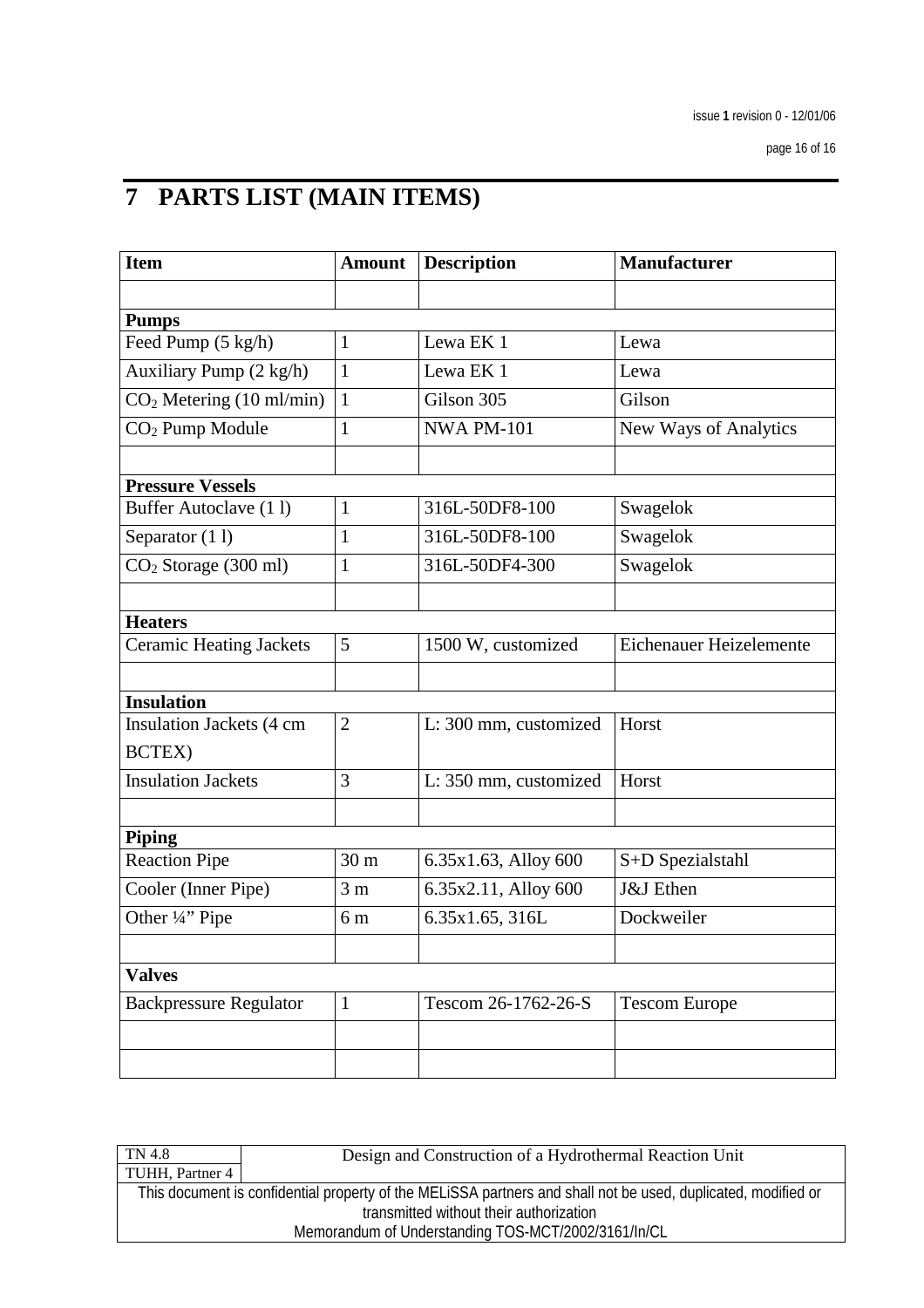## **8 HAZARD ANALYSIS OF THE HYDROTHERMAL REACTION UNIT**

#### **Introduction:**

The HACCP concept (Hazard Analysis Critical Control Points) is a method to reveal, eliminate (or reduce) potential hazards, and to control their consequences. It was originally developed in food industry in the 1960s to manage food product safety, but it has been gaining increasing attention and applications in other branches, e.g. the space industry, in the past decades. Being an instrument to assure safe operation of plants and fabrication of safe products, the concept of HACCP interfaces quality management methods like FMEA (Failure Mode Effect Analysis).

In the context of HACCP, a hazard is defined as any existing or potential condition of an item that can result in a mishap. In this sense, such a condition can be associated with the design, fabrication, operation, or the environment of the item. The hazard itself is not an event but a potential threat to the safety of the system. It is a prerequisite for the occurrence of a hazard scenario, which is initiated by an event (i.e. cause). A hazard scenario reflecting the propagation of events is exemplified in Figure 6.



**Figure 6: Hazard scenario; sequence of events leading from the initial cause to the unwanted safety consequence** 

Due to the presence of specific hazards in the technical design, operation or environment of the system (hazard manifestation), an initiating cause can set off a series of events leading to more or less severe safety consequences with increasing propagation time. Events are associated with the occurrence of observable symptoms, meaning that there is a time span between the occurrence of the cause and the detection of the symptoms (detection time). Accordingly, the

| TN 4.8                                              | Design and Construction of a Hydrothermal Reaction Unit                                                       |  |  |
|-----------------------------------------------------|---------------------------------------------------------------------------------------------------------------|--|--|
| TUHH, Partner 4                                     |                                                                                                               |  |  |
|                                                     | This document is confidential property of the MELISSA partners and shall not be used, duplicated, modified or |  |  |
|                                                     | transmitted without their authorization                                                                       |  |  |
| Memorandum of Understanding TOS-MCT/2002/3161/In/CL |                                                                                                               |  |  |
|                                                     |                                                                                                               |  |  |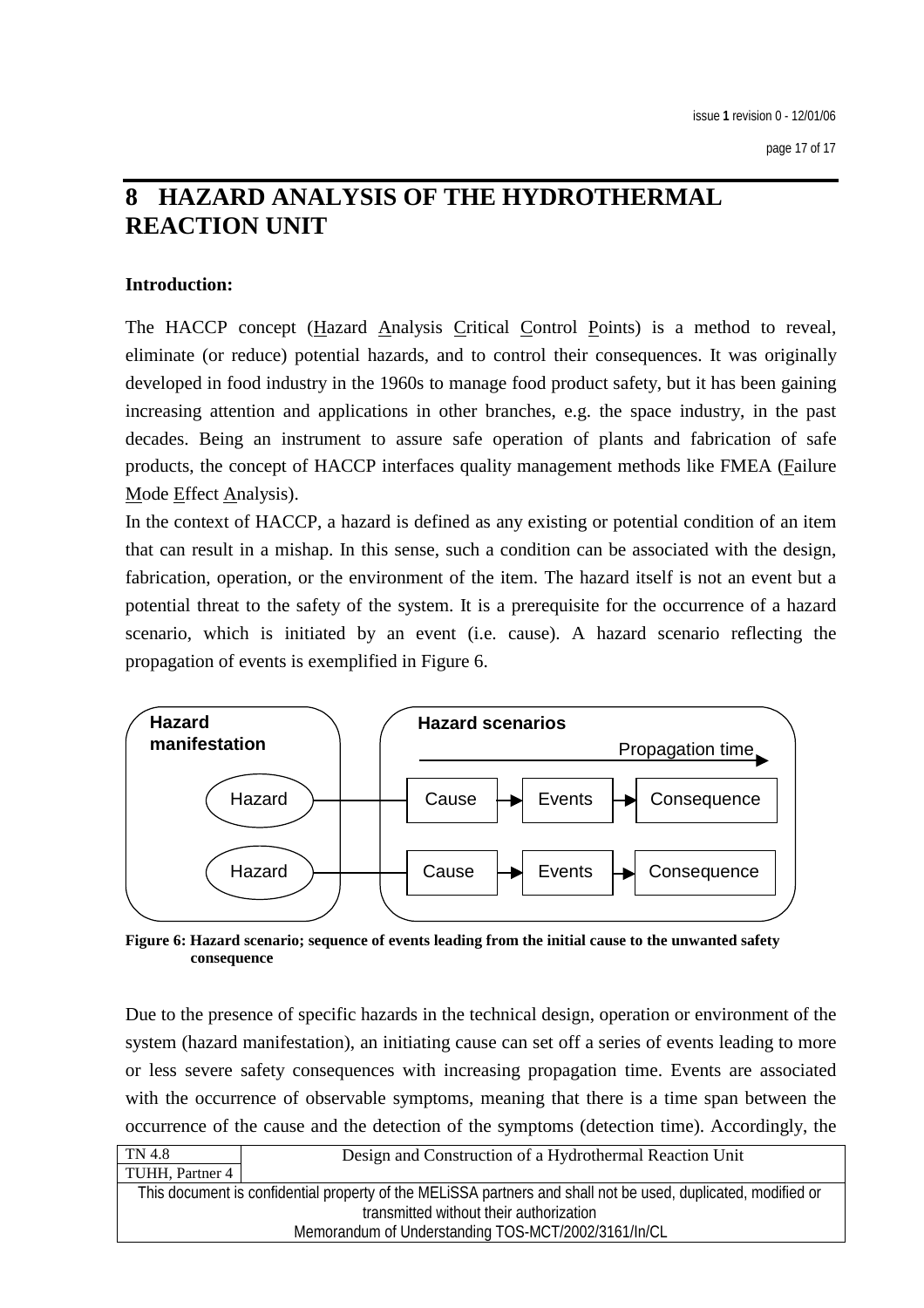time to react to the activated hazards and to take countermeasures is defined as the time span between the detection of the symptoms and the occurrence of consequences.

One single hazard can lead to several different consequences by the effect of different causes. The collection of all possible scenarios originating from the same hazard is expressed by a hazard tree. Analogously, different hazards can lead to the same consequence. The compilation of all hazards resulting in the same consequence is depicted by means of a consequence tree. Figure 7 shows the two concepts.



**Figure 7: Examples of a hazard tree (top) and a consequence tree (bottom)** 

According to the schemes illustrated above, different approaches can be employed to reduce hazards and thus increase the level of safety of a system. The most sustainable way to reduce hazards is to eliminate them. This is, however, not always possible since some hazards, e.g. severe operating conditions, are inherent to the system and cannot be avoided without completely changing the process. In case hazards cannot be eliminated the attempt is made to

| TN 4.8                                              | Design and Construction of a Hydrothermal Reaction Unit                                                       |  |
|-----------------------------------------------------|---------------------------------------------------------------------------------------------------------------|--|
| TUHH, Partner 4                                     |                                                                                                               |  |
|                                                     | This document is confidential property of the MELISSA partners and shall not be used, duplicated, modified or |  |
| transmitted without their authorization             |                                                                                                               |  |
| Memorandum of Understanding TOS-MCT/2002/3161/In/CL |                                                                                                               |  |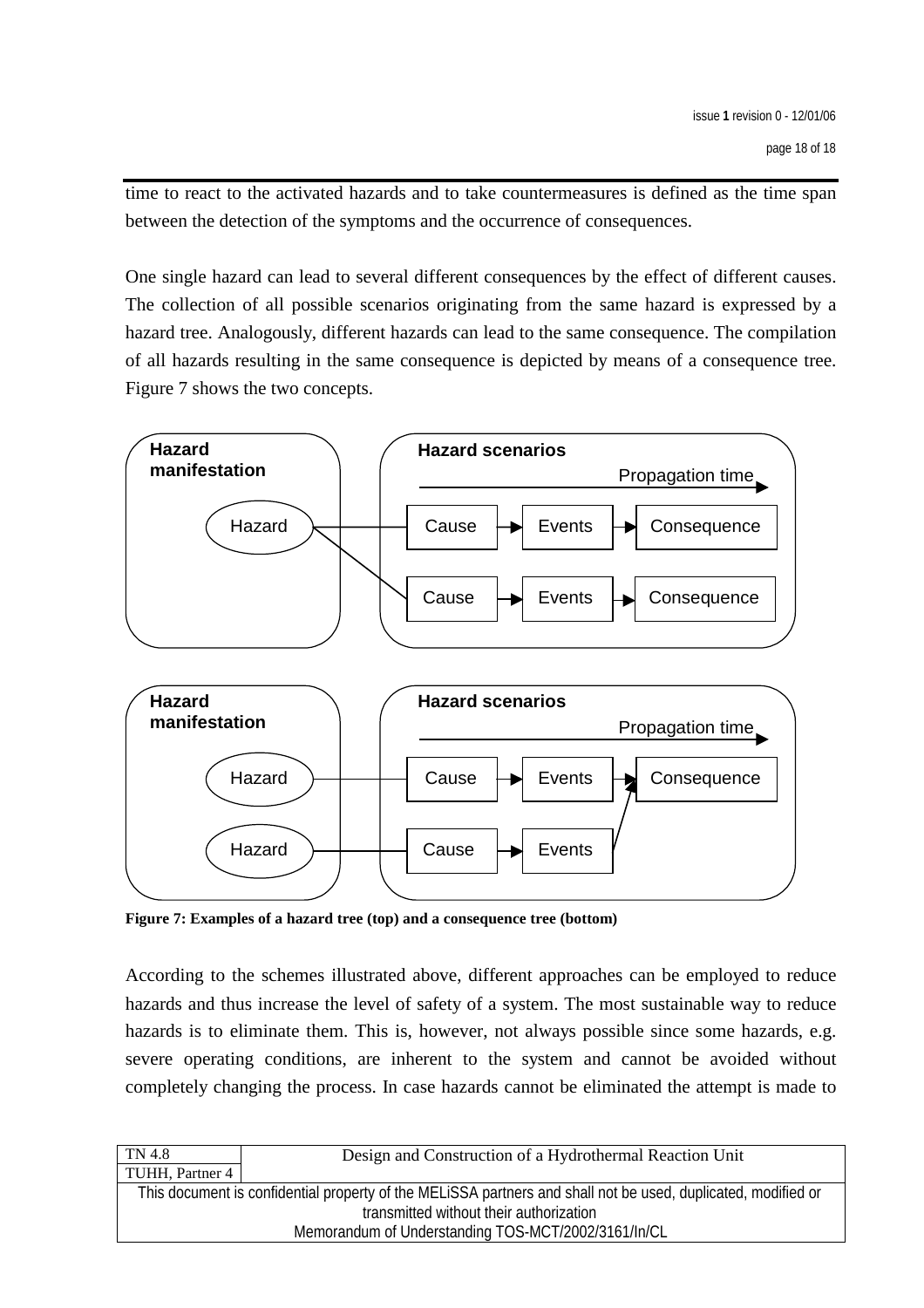minimize them, meaning that the level or amount of specific potentially safety threatening system characteristics is reduced.

Another way of increasing the level of safety is to control the hazards. Hazard control is either accomplished by preventing the occurrence or by reducing the likelihood and mitigating the effects of events. Hazard control can therefore impact on different parts of the hazard scenario. It can aim at excluding the occurrence of the initial cause (elimination of event), or at interrupting the propagation of events. This can either be accomplished by impacting on the link between cause and event or by preventing the propagation from events to consequences (mitigation of effects).

The different methods of hazard reduction are illustrated schematically in Figure 8.



**Figure 8: Hazard reduction; elimination and minimization of hazard, prevention of event, interruption of event propagation** 

Hazard analysis following the HACCP method is a general approach, which can in principle be applied to all potential hazards and processes. A hazard, being a potential condition possibly resulting in a mishap, may be of biological, chemical, physical, thermodynamic, or any other nature. Important biological hazards are micro-organisms, especially those having a pathogenic

| TN 4.8                                              | Design and Construction of a Hydrothermal Reaction Unit                                                       |  |
|-----------------------------------------------------|---------------------------------------------------------------------------------------------------------------|--|
| TUHH, Partner 4                                     |                                                                                                               |  |
|                                                     | This document is confidential property of the MELISSA partners and shall not be used, duplicated, modified or |  |
| transmitted without their authorization             |                                                                                                               |  |
| Memorandum of Understanding TOS-MCT/2002/3161/In/CL |                                                                                                               |  |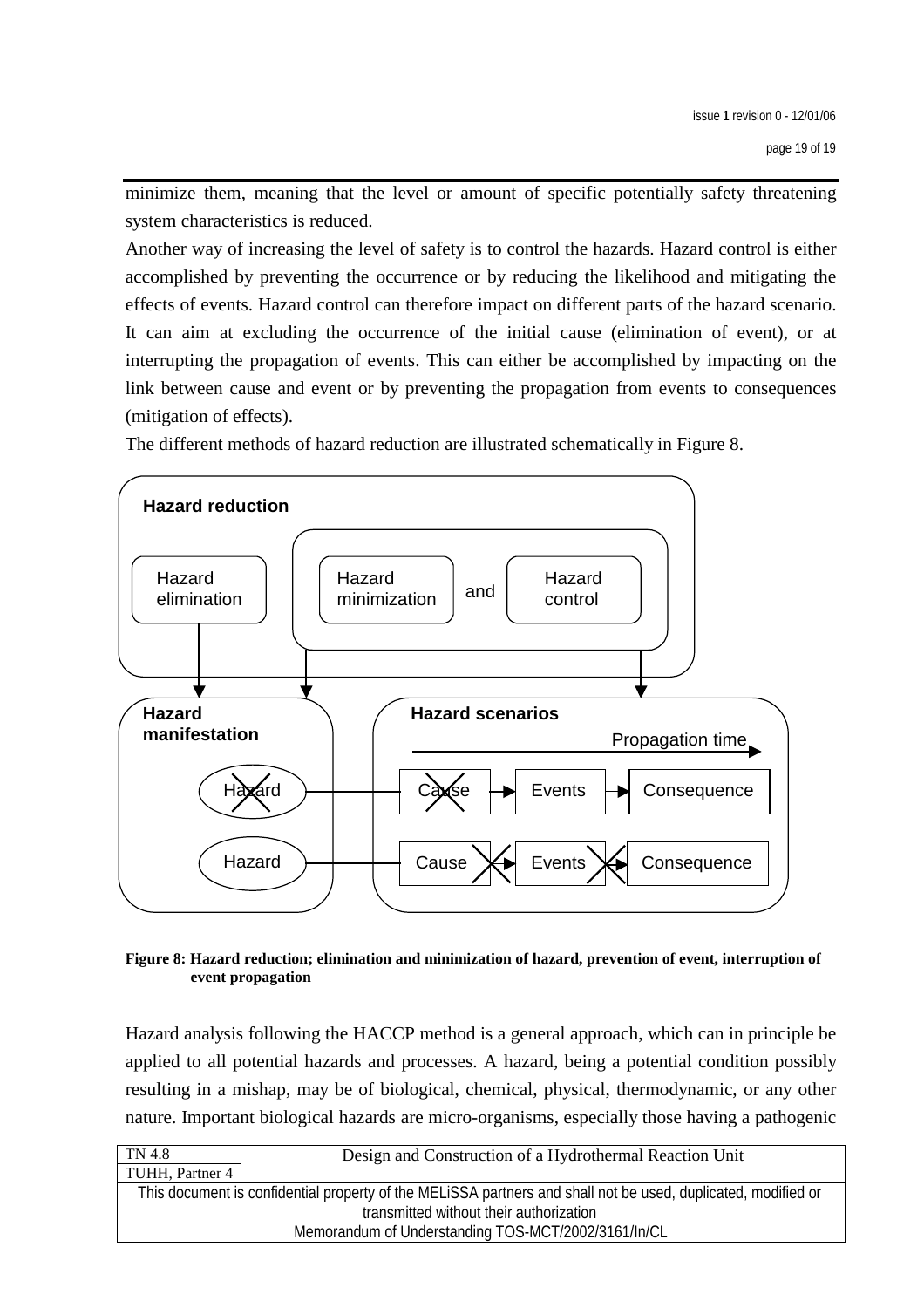or carcinogenic effect on the human body. Toxicity, corrosiveness, flammability, and asphyxiant properties present major chemical hazards. High temperature and pressure conditions are counted among thermodynamic hazards.

The primary objectives of hazard analysis are firstly to assess the level of safety of a system in a deterministic way and secondly to increase the level of safety through subsequent hazard reduction. Following a short description of the HACCP process in general, the application of a hazard analysis to the process under consideration, the continuous treatment of plant biomass in near-critical water, is given in the next section.

#### **Hazard analysis process:**

Hazard analysis according to the HACCP method is a four-step iterative process comprising nine tasks. The four-step approach with the associated tasks is illustrated in Figure 9.



**Figure 9: The hazard analysis process, shown are the four steps comprising nine tasks** 

| TN 4.8          | Design and Construction of a Hydrothermal Reaction Unit                                                       |  |  |
|-----------------|---------------------------------------------------------------------------------------------------------------|--|--|
| TUHH, Partner 4 |                                                                                                               |  |  |
|                 | This document is confidential property of the MELISSA partners and shall not be used, duplicated, modified or |  |  |
|                 | transmitted without their authorization                                                                       |  |  |
|                 | Memorandum of Understanding TOS-MCT/2002/3161/In/CL                                                           |  |  |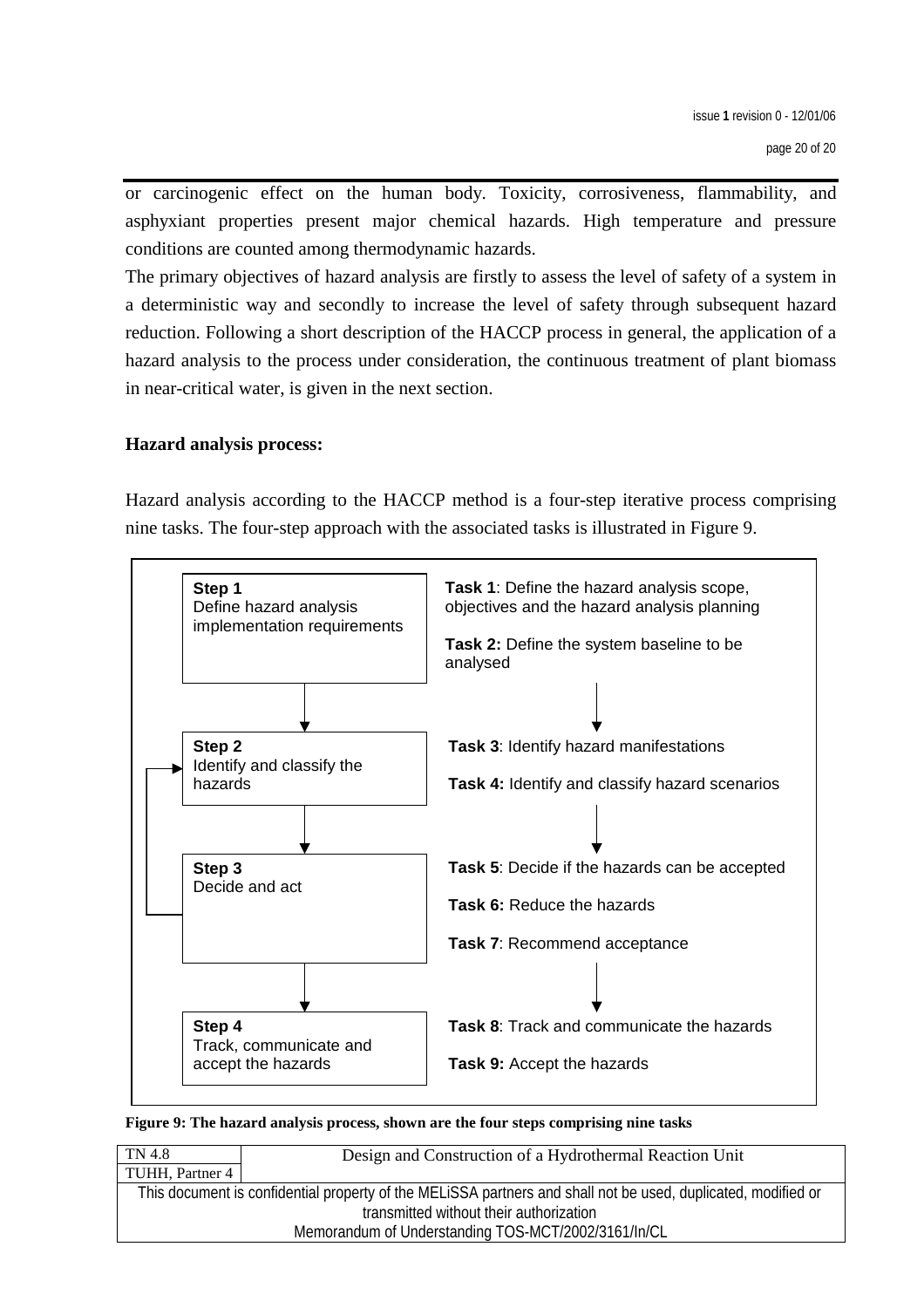The tasks associated with step 1 serve the purpose of laying the baseline for the analysis. The scope, objectives, and the planning are established (task 1). Furthermore, an exact definition of the system to be analysed is provided (task 2).

Step 2 comprises a thorough look at the system. The purpose of this step is to identify hazard manifestations (task 3) and the respective hazard scenarios originating from the manifestations (task 4). Task 4 also includes a classification of the scenarios according to the severity of the consequences.

Based on the output of the preceding steps decisions have to be made whether the hazards can be accepted or not (task 5, step 3). In case of rejection, the hazards are subjected to reduction (task 6). This step causes the iterative character of hazard analysis, since the results of hazard reduction constitute a new input to step 2 and alter the scenarios identified before. Following decision (acceptance or rejection) and action (hazard reduction) a recommendation for acceptance is made.

The tasks associated with step 4 include a periodical review of the hazards to reveal changes and, if applicable, update the scenarios and the hazard reduction (task 8). The effects of reduction measures on the system performance are verified. The hazard analysis process concludes with a formal acceptance of the residual hazards (task 9).

#### **Analysis of the hydrothermal liquefaction:**

**Task 1:** Definition of scope and objectives:

The scope of the analysis is to assess the level of safety of an already finished demonstration plant. The concept of several "hazard analysis cycles" over the project's duration would have required the implementation of hazard analysis at earlier stages of the project, e.g. during planning and erection, and does therefore not apply. The project was to deliver a hydrothermal reaction unit to Partner 1 of the MAP-project in order to couple it to the methane reactor at Ghent University and demonstrate the feasibility and efficiency of the overall cycle. Partner 1

| TN 4.8                                              | Design and Construction of a Hydrothermal Reaction Unit                                                       |  |  |
|-----------------------------------------------------|---------------------------------------------------------------------------------------------------------------|--|--|
| TUHH, Partner 4                                     |                                                                                                               |  |  |
|                                                     | This document is confidential property of the MELISSA partners and shall not be used, duplicated, modified or |  |  |
|                                                     | transmitted without their authorization                                                                       |  |  |
| Memorandum of Understanding TOS-MCT/2002/3161/In/CL |                                                                                                               |  |  |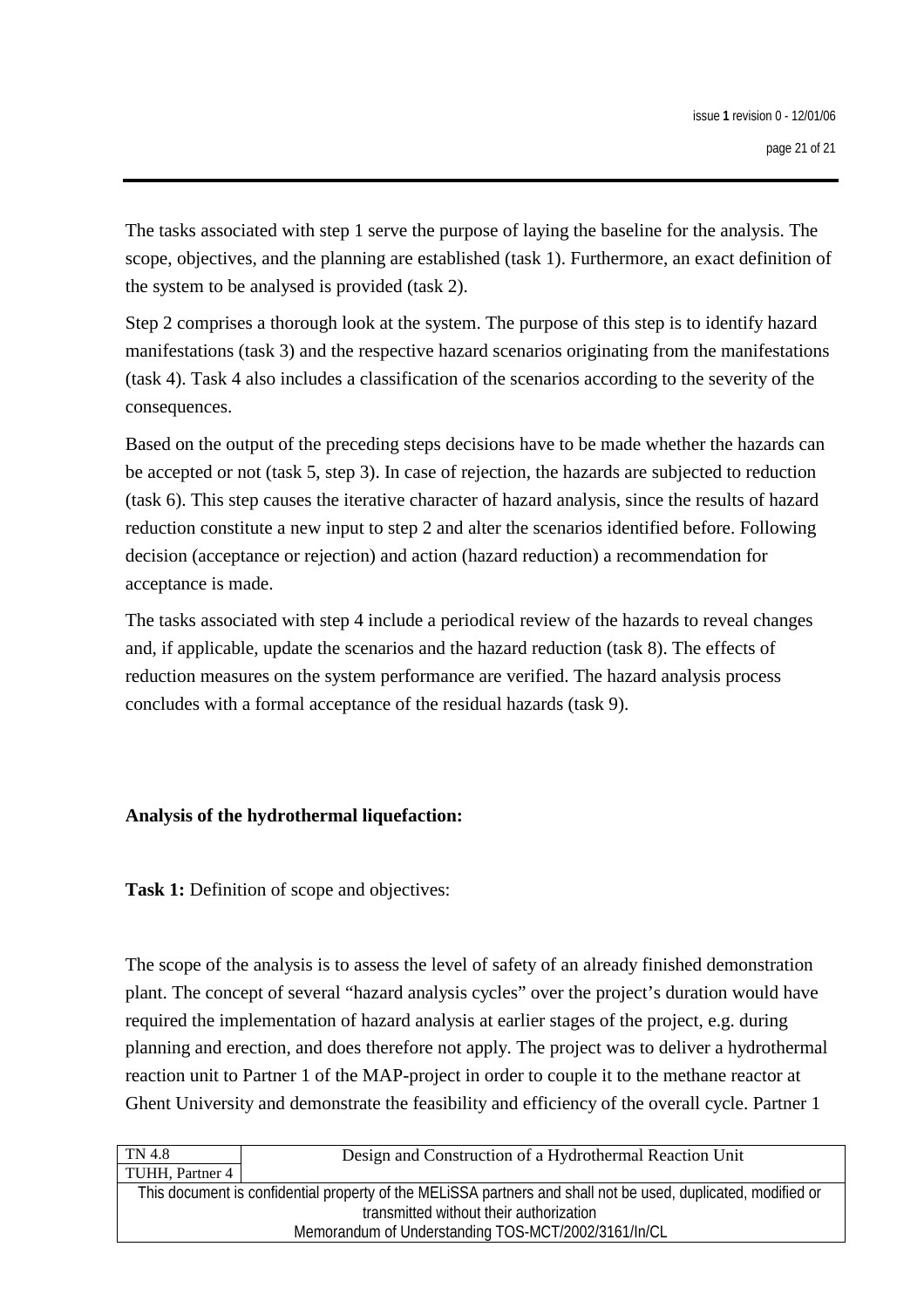is responsible for operating the equipment in accordance with national and European regulations.

The scoring schemes for the severity of safety consequences were adopted from the proposition by ESA. The system was designed for ground operation only. Hence, consequences concerning flight operation do not apply. The categorization of safety consequences with respect to severity is given below.

| Category      | <b>Severity</b> | Severity of safety consequence                                                                              |
|---------------|-----------------|-------------------------------------------------------------------------------------------------------------|
|               |                 | Catastrophic Loss of life, life-threatening or permanently disabling injury or<br>occupational illness;     |
|               |                 | Loss of system;<br>Severe detrimental environmental effects                                                 |
| $\mathbf{II}$ | Critical        | Temporarily disabling, but not life-threatening injury or<br>illness;                                       |
|               |                 | Major damage to system;                                                                                     |
|               |                 | Major damage to public or private property;                                                                 |
|               |                 | Major detrimental environmental effects                                                                     |
| Ш             | Marginal        | Minor injury, minor disability, minor occupational illness;                                                 |
|               |                 | Minor system or environmental damage                                                                        |
| IV            | Negligible      | Less than minor injury, disability, occupational illness;<br>Less than minor system or environmental damage |
|               |                 |                                                                                                             |

#### **Task 2:** Definition of system baseline:

The system to be analysed is a hydrothermal reaction unit, which is run by qualified and trained personal for scientific purposes. The specifications, design, and operation of the system are described in detail in the preceding chapter. It was designed and built for application in a

| TN 4.8                                              | Design and Construction of a Hydrothermal Reaction Unit                                                       |  |  |
|-----------------------------------------------------|---------------------------------------------------------------------------------------------------------------|--|--|
| TUHH, Partner 4                                     |                                                                                                               |  |  |
|                                                     | This document is confidential property of the MELISSA partners and shall not be used, duplicated, modified or |  |  |
| transmitted without their authorization             |                                                                                                               |  |  |
| Memorandum of Understanding TOS-MCT/2002/3161/In/CL |                                                                                                               |  |  |
|                                                     |                                                                                                               |  |  |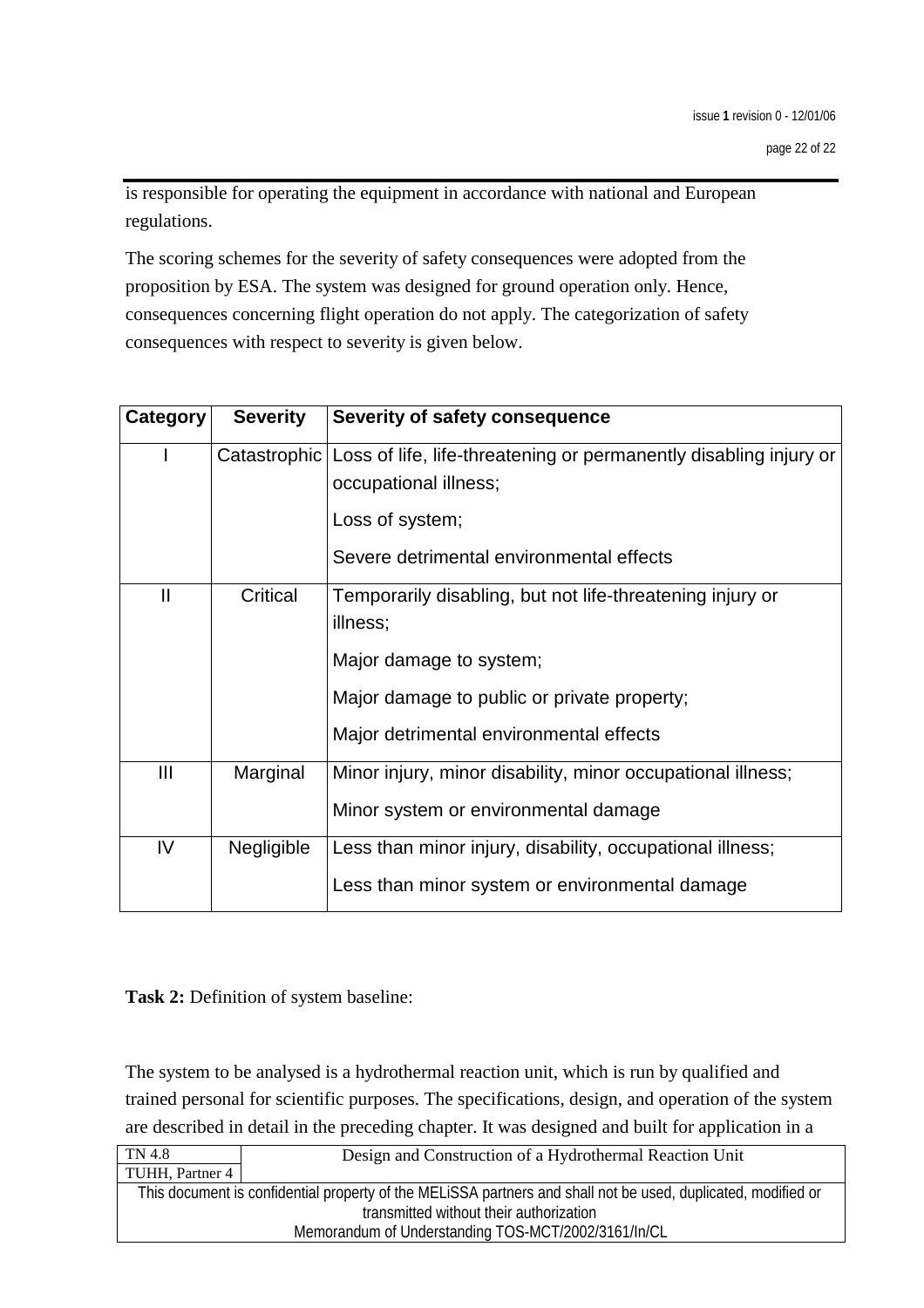ground facility having all installations and infrastructure necessary for operation. The system was delivered to Ghent, Belgium, and is currently operated in a laboratory at Ghent University.

A conceptional presentation of the process is depicted in Figure 10 in form of a flow diagram.



#### **Figure 10: Process flow diagram of the hydrothermal treatment**

| TN 4.8                                              | Design and Construction of a Hydrothermal Reaction Unit                                                       |  |  |
|-----------------------------------------------------|---------------------------------------------------------------------------------------------------------------|--|--|
| TUHH, Partner 4                                     |                                                                                                               |  |  |
|                                                     | This document is confidential property of the MELISSA partners and shall not be used, duplicated, modified or |  |  |
| transmitted without their authorization             |                                                                                                               |  |  |
| Memorandum of Understanding TOS-MCT/2002/3161/In/CL |                                                                                                               |  |  |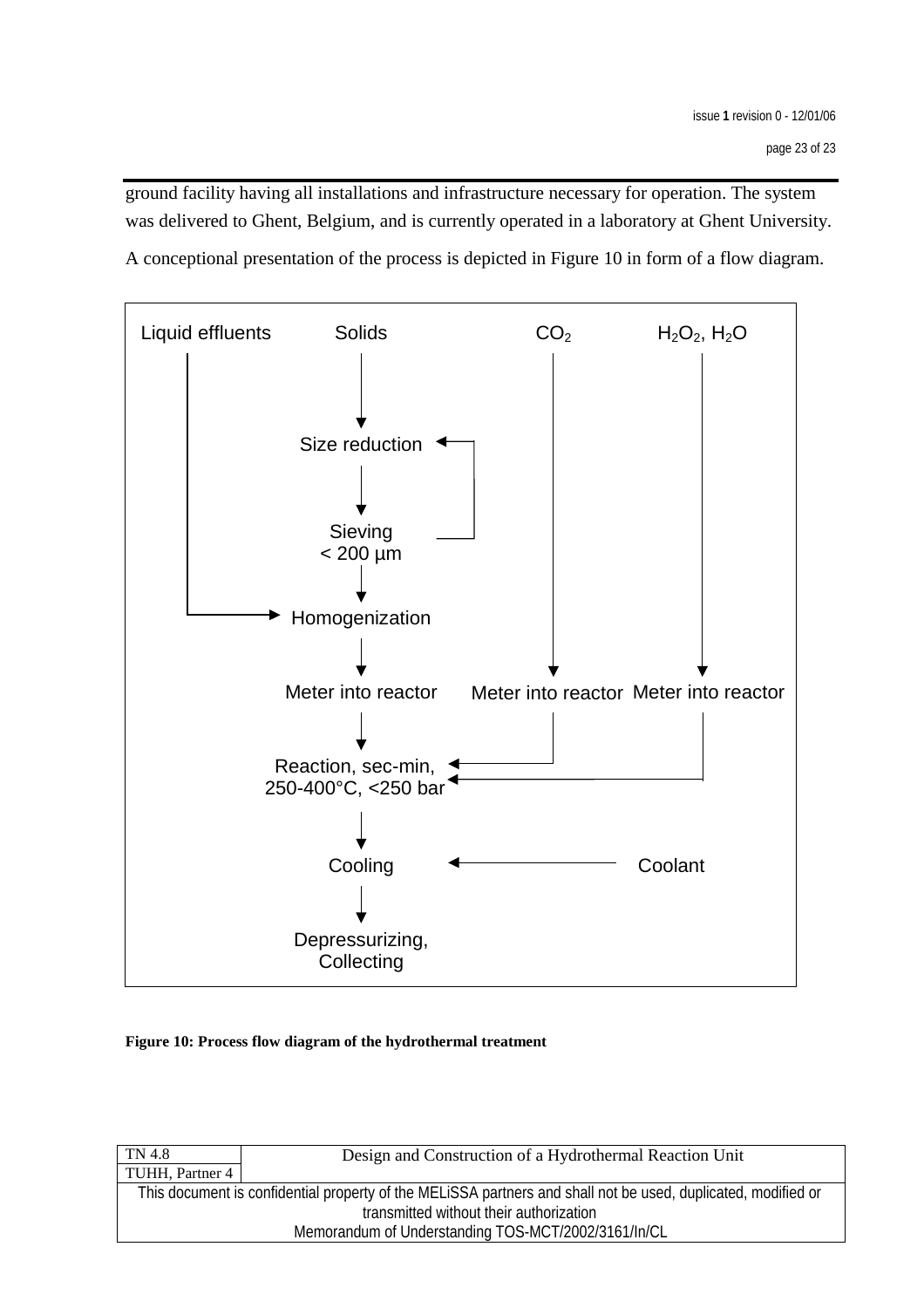**Task 3:** Identification of hazard manifestations:

Different generic hazards might be applicable to the hydrothermal treatment process. In the following, the hazards are discussed according to their nature.

Biological hazards:

Biological hazards do neither constitute a threat to the hydrothermal system itself nor to any subsequent biological compartment. The hydrothermal treatment is a thermo-physical system which is not affected by micro-organisms of any kind. In addition, it could be shown that the hydrothermal effluents are completely sterile, meaning that any biological hazards at the input like pathogenic bacteria or viruses are removed by the heat treatment. In this sense, the hydrothermal process adds a barrier and a safety switch and increases the biosafety of the overall set-up.

Chemical hazards:

In principle, several chemical hazards might be applicable to the system. Pressurized gases like carbon dioxide and nitrogen exhibit asphyxiant properties. Hydrogen peroxide can be harmful, corrosive, and fire-promoting and it bears the risk of explosion with substances listed in the respective material safety data sheet. Some parts of the equipment, e.g. the electrical installations, are flammable and dangerous fumes could be released during combustion.

These hazards are, however, not specific to the system under consideration, but they are generic hazards, which are associated with the material properties of the chemicals used. The apparatus was designed and built for operation in a ground facility, implying that the chemicals intended for use can be handled safely by the respective laboratory. The system was neither specified as explosion- nor as flameproof. These hazards will therefore not be examined any further.

| TN 4.8                                              | Design and Construction of a Hydrothermal Reaction Unit                                                       |  |  |
|-----------------------------------------------------|---------------------------------------------------------------------------------------------------------------|--|--|
| TUHH, Partner 4                                     |                                                                                                               |  |  |
|                                                     | This document is confidential property of the MELISSA partners and shall not be used, duplicated, modified or |  |  |
| transmitted without their authorization             |                                                                                                               |  |  |
| Memorandum of Understanding TOS-MCT/2002/3161/In/CL |                                                                                                               |  |  |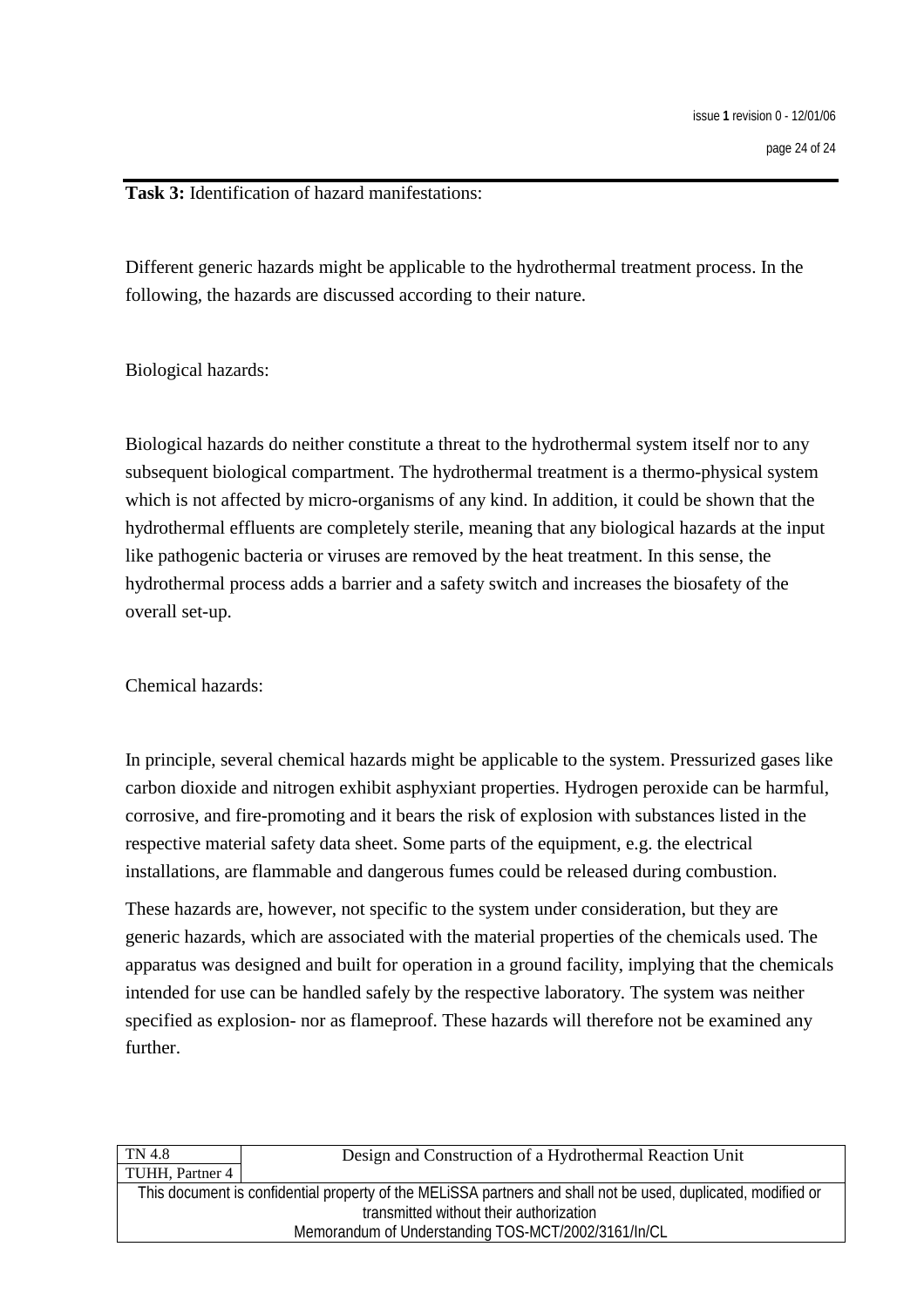The conversion of chemical compounds in high temperature water might be a hazard specific to the system. In this context, the possible transformation to degradation products having a toxicity higher than that of the input material needs to be considered.

Thermodynamic hazards:

The conversion of plant biomass in sub- and nearcritical water is a process applying high temperatures and pressures. Consequently, high temperatures and pressures are conditions which can be identified as specific hazards to the system to be analyzed.

In summary, the transformation to degradation products having an increased toxicity to microorganisms and the operating conditions themselves, e.g. the application of elevated temperatures and pressures, are system specific hazards. A list of the hazard manifestations is given below.

| <b>Hazard manifestation list</b> |               |                                                                                               |
|----------------------------------|---------------|-----------------------------------------------------------------------------------------------|
| <b>Operation System</b>          |               | <b>Hazard manifestation</b>                                                                   |
| Ground<br>operation              | reaction unit | Hydrothermal Treating of biomass suspension at a pressure of up to<br>125 MPa                 |
|                                  |               | Treating of biomass suspension at a temperature of up to<br>$400^{\circ}$ C                   |
|                                  |               | Converting biomass constituents to products showing<br>detrimental effects on micro-organisms |

| Design and Construction of a Hydrothermal Reaction Unit                                                       |  |  |
|---------------------------------------------------------------------------------------------------------------|--|--|
| TUHH, Partner 4                                                                                               |  |  |
| This document is confidential property of the MELISSA partners and shall not be used, duplicated, modified or |  |  |
| transmitted without their authorization                                                                       |  |  |
| Memorandum of Understanding TOS-MCT/2002/3161/In/CL                                                           |  |  |
|                                                                                                               |  |  |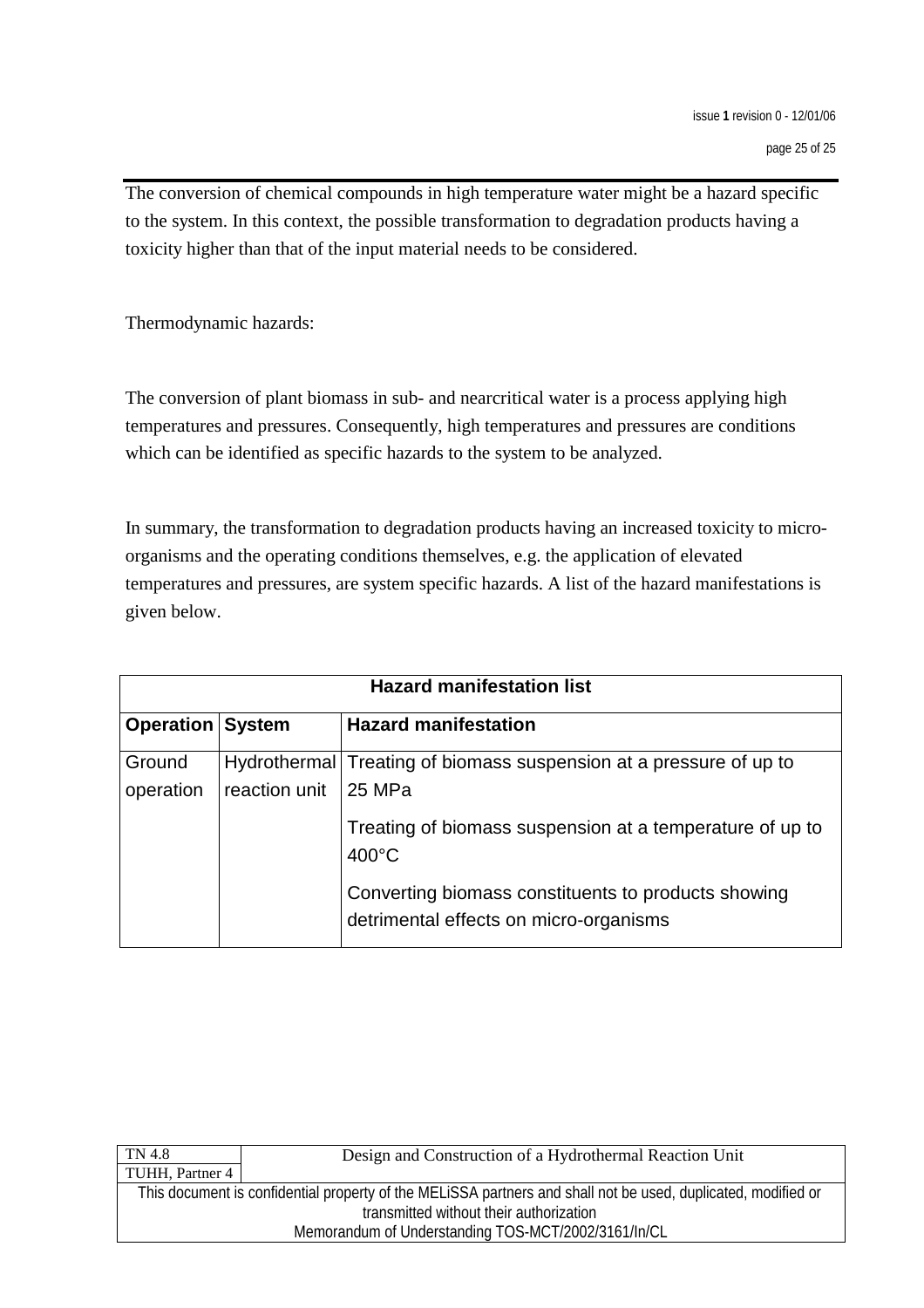**Task 4:** Identification and classification of hazard scenarios:

The hazard manifestations identified above can lead to safety consequences in case they are triggered by causes. All causes, which might initiate hazard scenarios, as well as the corresponding propagation of events and possible consequences need to be determined in order to assess the level of safety of the system. The severity of the consequences has to be evaluated according to the proposed scoring scheme. Also, an estimation of detection time and reaction time is required for each propagation of events.

As mentioned before, the system to be analyzed has already been finished. Different methods of hazards reduction have been applied to decrease the residual hazards to an acceptable level. Hence, it is not possible to identify and classify hazard scenarios without taking into account the hazard reduction already incorporated.

The hazard manifestations to be discussed cannot be eliminated. The severe operating conditions in terms of pressure and temperature are required to treat the biomass at the targeted thermodynamic state. Regarding the possibility of producing harmful by-products, this concern is mainly caused by the high reactivity of water at elevated temperatures and pressures. This is, however, a desired property in order to convert biomass which cannot be degraded by alternative means.

| Hazard scenario list for ground operation I |                                                                                                                 |                                                                                                                                                           |                                                              |                                                       |
|---------------------------------------------|-----------------------------------------------------------------------------------------------------------------|-----------------------------------------------------------------------------------------------------------------------------------------------------------|--------------------------------------------------------------|-------------------------------------------------------|
| <b>Hazard</b><br>manifestation<br>Water at  | Cause - Events -<br><b>Consequence</b><br>Significant level of                                                  | <b>Consequence</b><br><b>Severity</b><br>For HT unit:                                                                                                     | <b>Observable</b><br><b>Symptoms</b><br>Slowed or            | Propagation<br>and reaction<br>time<br>Ptime: $hrs -$ |
| highly reactive<br>conditions               | unwanted<br>precursors -<br>conversion to<br>harmful products -<br>detrimental effect<br>on micro-<br>organisms | negligible<br>For biological<br>units: negligible<br>(based on data<br>so far), might be<br>catastrophic if<br>applicable                                 | negative<br>growth and<br>activity of<br>micro-<br>organisms | days<br>Rtime: N/A                                    |
| <b>TN 4.8</b><br>TUHH, Partner 4            | This document is confidential property of the MELISSA partners and shall not be used, duplicated, modified or   | Design and Construction of a Hydrothermal Reaction Unit<br>transmitted without their authorization<br>Memorandum of Understanding TOS-MCT/2002/3161/In/CL |                                                              |                                                       |

A list of applicable hazard scenarios is given in the following.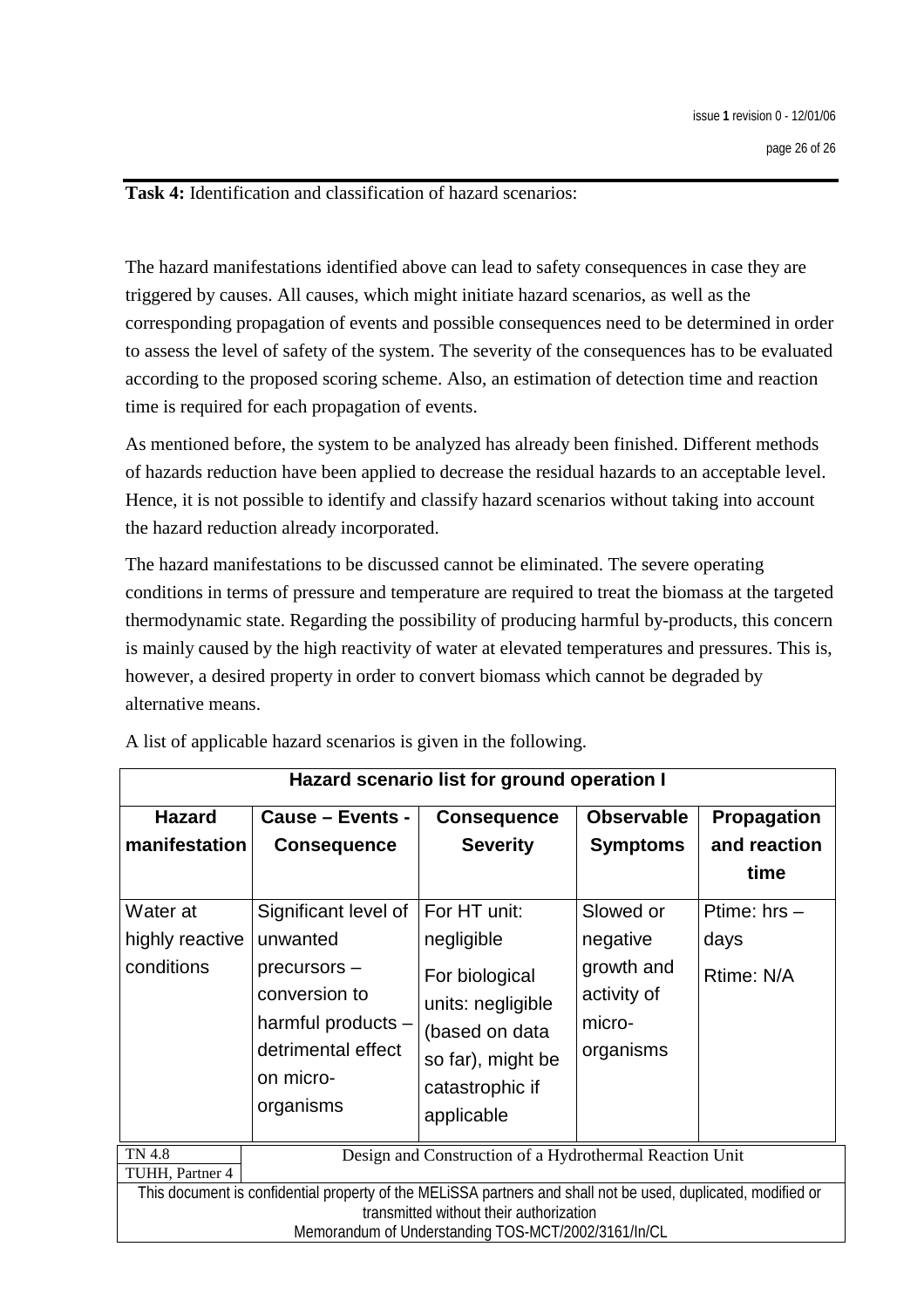The system was designed to treat plant derived biomass. In the course of the project, different types of biomass, including the model waste specified by ESA, recalcitrant solid residues obtained from the methane unit of Partner 1, wheat straw as well as model compounds like cellulose and lignin could be successfully converted. The effluents of the hydrothermal treatment exhibited a much increased bioavailability, as shown by series of fermentation tests conducted by Partner 1. Inhibitory or even toxic effects on the micro-organisms employed have not been detected in these experiments. Based on the experiences so far, the likelihood of the formation of harmful by-products in larger quantities is so low that the consequence severity can be rated as negligible. The toxicity analyses were, however, performed on a comparatively small amount of effluents from the hydrothermal unit. For long term closed loop systems the effects have not been studied in detail so far. This objective can now be accomplished by physically coupling the hydrothermal and the methane unit.

In addition, the risk of producing harmful products can even be decreased further by hazard reduction. The analysis of the influent material constitutes a critical control point of the process. By analyzing the influents, unwanted compounds like PCBs, whose degradation products might exhibit a toxicity higher than that of the PCB itself, could be identified. Accordingly, the operating conditions could be adjusted to higher temperatures and prolonged residence times to guarantee a complete destruction and mineralization of all substances.

The treatment of unwanted, biologically persistent compounds like PCBs, which are not present in significant amounts in the wastes specified by ESA, was not envisaged with the system to be analyzed. Another suitable way of hazard reduction would therefore be to prevent the occurrence of potentially critical components in the influents and solely treat plant derived biomass.

| TUHH, Partner 4                                                                                               |  |  |
|---------------------------------------------------------------------------------------------------------------|--|--|
|                                                                                                               |  |  |
| This document is confidential property of the MELISSA partners and shall not be used, duplicated, modified or |  |  |
| transmitted without their authorization                                                                       |  |  |
| Memorandum of Understanding TOS-MCT/2002/3161/In/CL                                                           |  |  |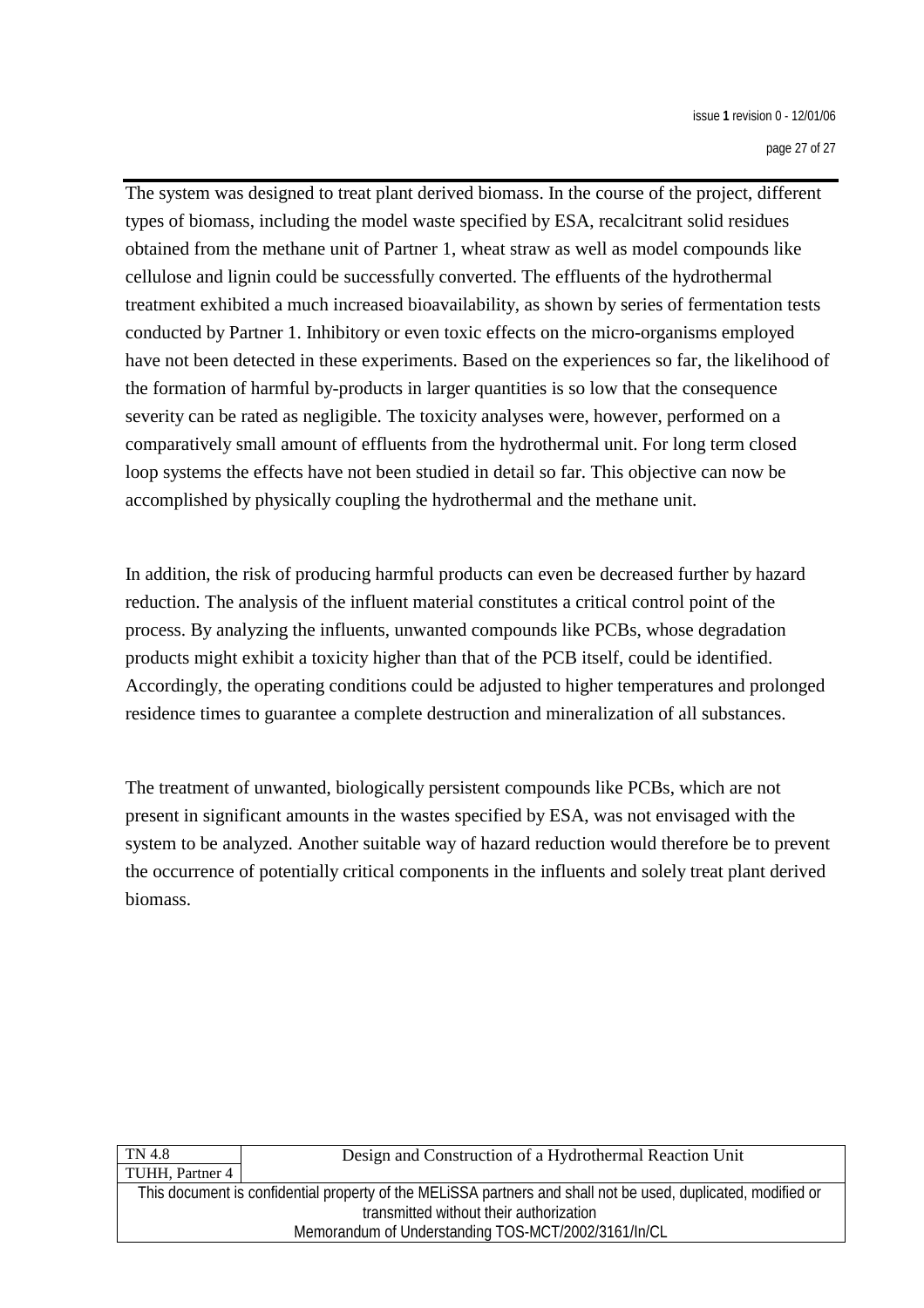|                                                       |                                                                                                                                       | Hazard scenario list for ground operation II                             |                                          |                                            |
|-------------------------------------------------------|---------------------------------------------------------------------------------------------------------------------------------------|--------------------------------------------------------------------------|------------------------------------------|--------------------------------------------|
| <b>Hazard</b><br>manifestation                        | <b>Cause - Events -</b><br><b>Consequence</b>                                                                                         | <b>Consequence</b><br><b>Severity</b>                                    | <b>Observable</b><br><b>Symptoms</b>     | Propagation<br>and reaction<br>time        |
| Water at<br>elevated<br>temperatures<br>and pressures | Excessive<br>pressure,<br>temperature,<br>material failure -<br>formation of<br>fissure – escape<br>of hot fluid/vapor                | For HT unit:<br>Negligible<br>For operator:<br>Negligible to<br>critical | Pressure loss,<br>release of<br>steam    | Ptime: sec<br>Rtime: N/A                   |
|                                                       | Inexpert mounting<br>of fitting – rupture<br>- escape of hot<br>fluid/vapor                                                           | For HT unit:<br>Negligible<br>For operator:<br>Negligible to<br>critical | Pressure loss,<br>release of<br>steam    | Ptime: sec<br>Rtime: N/A                   |
|                                                       | Breakdown of<br>coolant supply -<br>increasing effluent<br>$temperature -$<br>damage of system<br>components,<br>release of hot fluid | For HT unit:<br>Negligible<br>For operator:<br>Negligible                | Increasing<br>effluent<br>temperature    | Ptime: min<br>Rtime: min                   |
|                                                       | Deposition of<br>solids, plugging -<br>increasing<br>pressure -<br>breakdown of<br>continuous<br>operation                            | For HT unit:<br>Negligible<br>For operator:<br>Negligible                | Increasing<br>pressure (up to<br>30 MPa) | Ptime: min -<br>hrs<br>Rtime: min -<br>hrs |

| TN 4.8                                              | Design and Construction of a Hydrothermal Reaction Unit                                                       |  |
|-----------------------------------------------------|---------------------------------------------------------------------------------------------------------------|--|
| TUHH, Partner 4                                     |                                                                                                               |  |
|                                                     | This document is confidential property of the MELISSA partners and shall not be used, duplicated, modified or |  |
| transmitted without their authorization             |                                                                                                               |  |
| Memorandum of Understanding TOS-MCT/2002/3161/In/CL |                                                                                                               |  |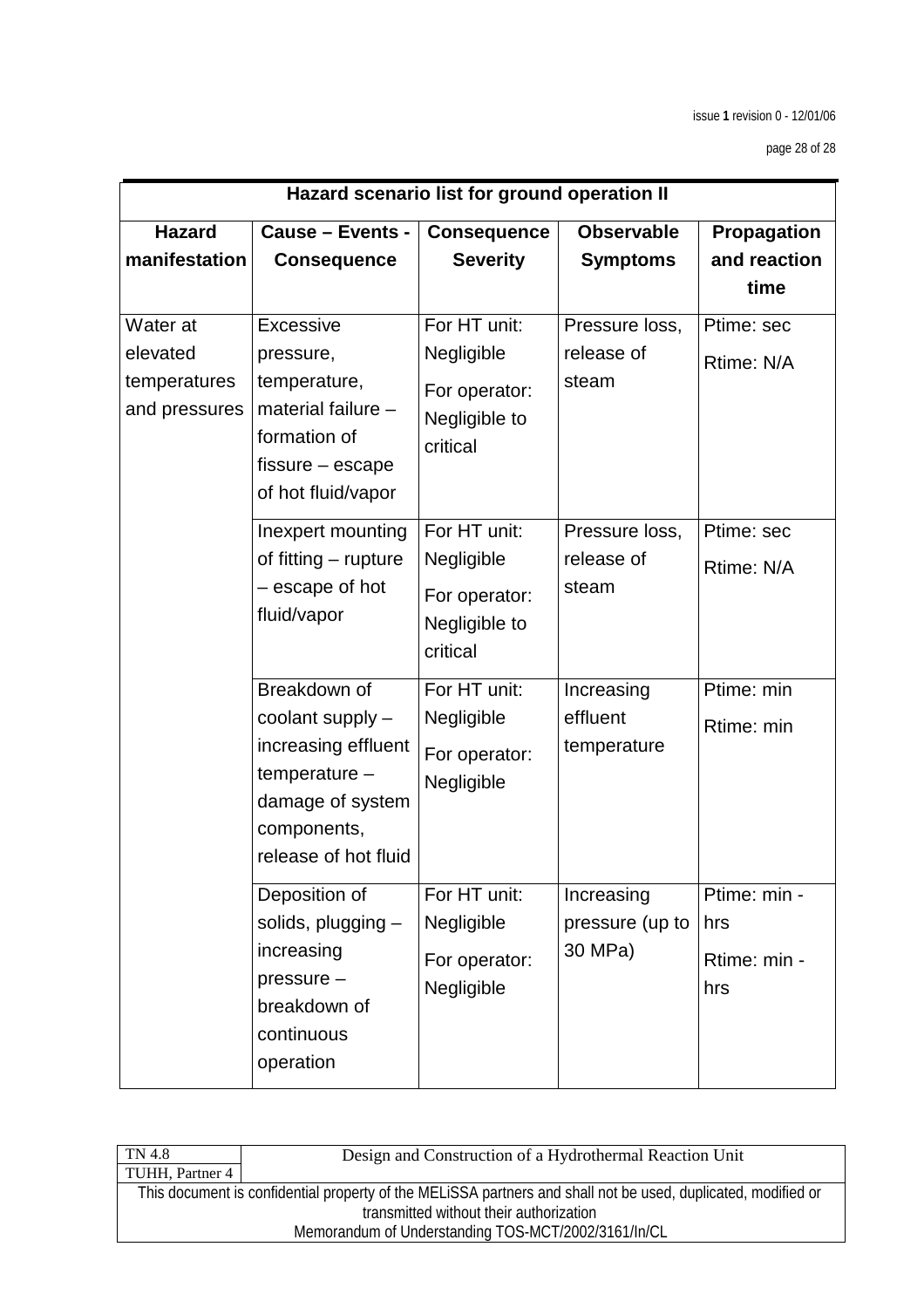page 29 of 29

The scenarios identified above essentially lead to the same consequence, the release of hot water. The likelihood of the occurrence of events has been reduced to a minimum level by different methods of hazard reduction.

The occurrence of improper operating conditions in terms of excessively high pressures and temperatures is prevented by safety installations. The apparatus is equipped with pressure relief valves, which are activated at a pressure of 30 MPa. In addition, the pumps possess internal overflow valves, which release the hydraulic oil to the oil reservoir at pressures exceeding 30 MPa, meaning that no further fluid is processed into the apparatus. The occurrence of excessively high temperatures is prevented by a safety shut-down of the heating jackets. The maximum allowable surface temperature is set to a value of 500°C. At temperatures exceeding this limit, the power supply to the jackets is disconnected and an acoustic alarm is set off. The reactor was made of a corrosion resistant nickel-based alloy (Alloy 600) to assure long-term operation and minimize the risk of fissures due to corrosion.

The initiation of events due to inexpert mounting can be excluded. The apparatus has been assembled by trained, professional personal. It was tested at the maximum allowable operating conditions and did not show any signs of failing. In order to maintain this state, any future modifications to the apparatus should exclusively be performed by professional personal after approval.

In case of a breakdown of the coolant supply, the effluent temperature starts rising. This is an observable symptom, since the temperature signal is displayed. The reaction time is sufficiently long to interrupt the propagation of events, e.g. by switching off the heating and adjusting the flow rate of the pumps.

In case of solid deposition/plugging the operating pressure rises due to the increased flow resistance. This is a creeping rather than a sudden process. Plugging will eventually lead to the consequence that no further fluid is delivered to the apparatus and that the continuous operation breaks down. This neither poses a threat to the equipment nor to the operator. The system has to be shut down and needs to be cleaned chemically/mechanically before putting it into operation again.

| TN 4.8          | Design and Construction of a Hydrothermal Reaction Unit                                                                                                  |
|-----------------|----------------------------------------------------------------------------------------------------------------------------------------------------------|
| TUHH, Partner 4 |                                                                                                                                                          |
|                 | This document is confidential property of the MELISSA partners and shall not be used, duplicated, modified or<br>transmitted without their authorization |
|                 | Memorandum of Understanding TOS-MCT/2002/3161/In/CL                                                                                                      |